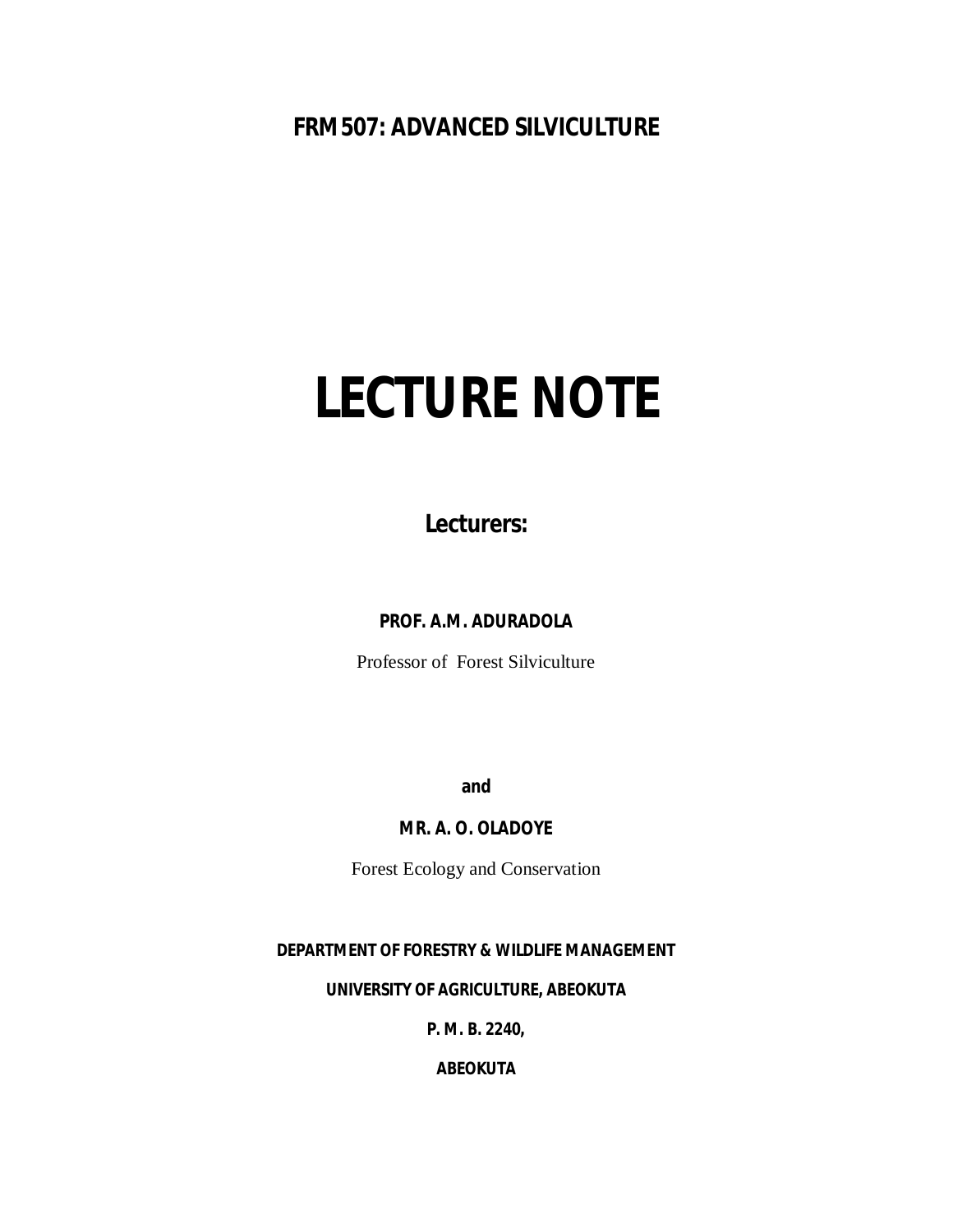**FRM 507- ADVANCED SILVICULTURE**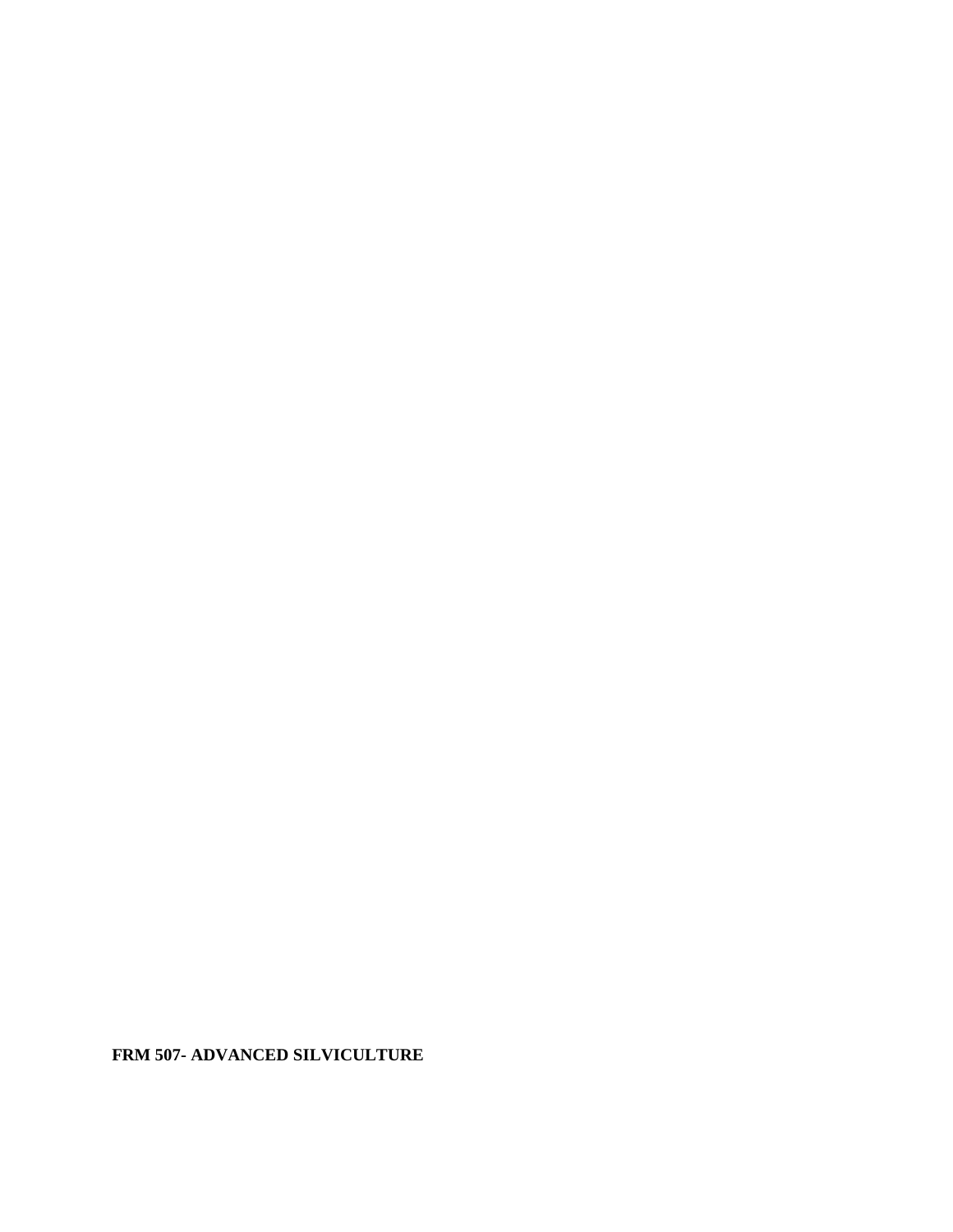#### **PLANTATION TECHNOLOGY**

#### **Definition of forest plantation**

Forest plantation is defined as forest crops raised artificially either by sowing or direct plantation or seedling, they are usually refers to as artificial or man-made. They are established to satisfy specific objective. The objective could be to establish a good ground cover to enhance the productivity of a land for specific economic objectives, plantation of exotics are usually man-made and can not occur naturally, in most cases such exotics becomes adapted to their newest and with tome are easily regenerated, when this occur they are said to be naturalized. However, even though naturally regenerated, such forests are still defined as being man-made until after 200 years after the original introduction.

# **Development of plantation in the tropics**

Interest in plantation in the tropics continue to be increase reason for these are many although several factors could be identified between 1965-1980, the area of forest, plantation in the tropics more than triple, most countries in the they represent 2.5% of the total land area under forest reserve. Plantation programme are similarly consider in large during these period in Tanzania, Malawi and several other countries in the tropics. Most of the expansion have seen attested for individual purpose, pulpwood, sawn timber and to a small extend plywood and veneers more recently plantations has also increased to meet material, fodder for grazing animals and for entail protection.

Peruse forgives are very rare to come by however nearly every tropical countries have expanded their supply of seedling for plantation purposes and most of these are frees of charge to the village farmer. The expansion of plantation combine with excessive use of exotics spp has lead to increase international cooperation particularly in seed collection, distribution and tree breeding.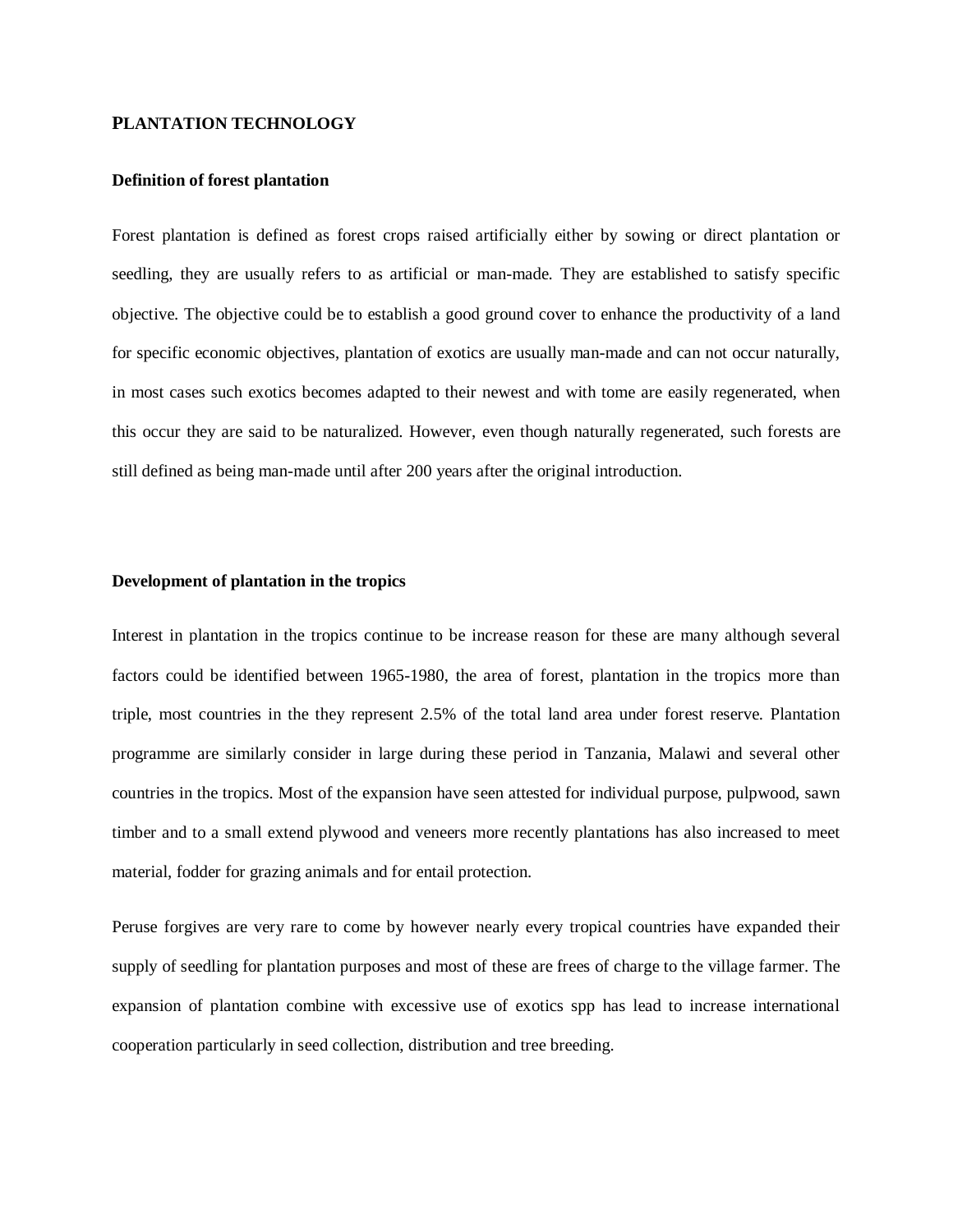Although plantation forestry has appeared to be the beyonony of the optimate for example in 1980, the total land area of plantation in its tropics was estimated ads 18 millions ha

# **Plantation life history**

| Variation     | Usual             | Major decision     | Crop description | Time<br>of              |
|---------------|-------------------|--------------------|------------------|-------------------------|
|               |                   |                    |                  | plantation              |
|               |                   |                    |                  |                         |
|               | Obtain seed       | Specie             |                  | $-3$ to $\overline{1}$  |
|               |                   |                    |                  |                         |
| Cutting       | Raise plant<br>in | Bore rooted or     | Seedlings        | $1.5$ or c              |
|               | nursery           | containerized pt   |                  |                         |
|               |                   |                    |                  |                         |
| Direct sowing | Prepare garden    | Intensity of site  |                  |                         |
|               |                   | preparation        |                  |                         |
|               |                   |                    |                  |                         |
| Intercropping | Planting          | Spacing/fertilizer | Forest crop      | $0$ year                |
|               | Tending           | Weeding/manual     | Saplings         | $\overline{0}$ -3 years |
|               |                   |                    |                  |                         |
|               |                   | chemical           |                  |                         |
|               | Low pruning       | Partial            | Small pole       | $4 - 10$ years          |
|               |                   |                    |                  |                         |
| Re spacing    | Thinning          | Time?              | Large poles      | $5 - 15$ years          |
|               |                   |                    |                  |                         |
| Heavy thing   | Clear felling     | When?              | Mature trees     | $6 - 30$ years          |
|               |                   |                    |                  |                         |
| Coppicing     | Replanting        | New species        | Second rotation  |                         |
|               |                   |                    |                  |                         |

**Plantation organization and structure**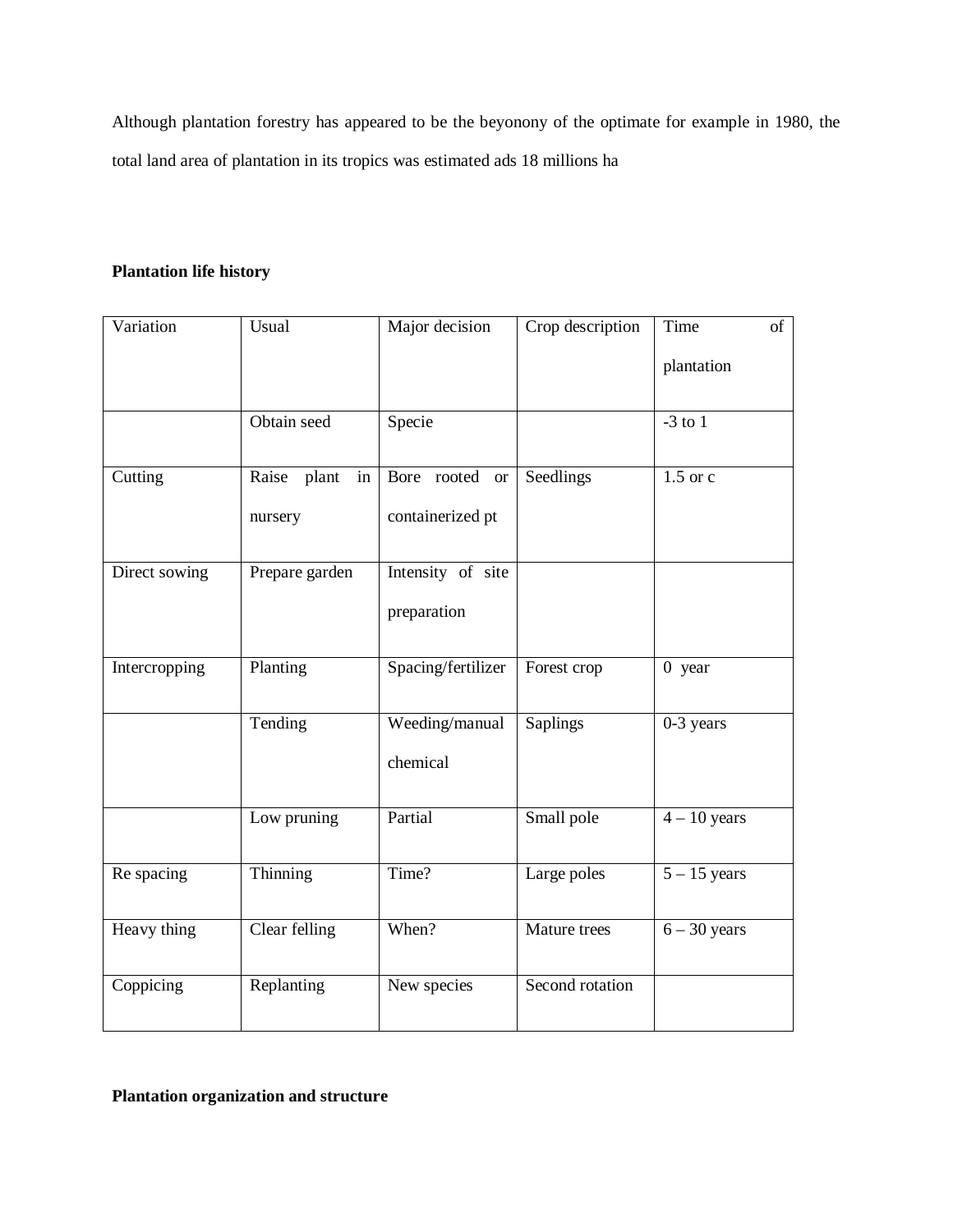The business planting trees although a straight forward involves a lot of organization and planning. Plantation establishment involves series of operation which range from seedling production to tree planting and maintenance and the eventual exploitation or harvesting. Hence, it must be well placed to avoid failure, planning is often described as a linear process, it involves identifying needs to project objectives and designing a programme to meet the objective of the project, in reality, the process is more complex. In general, planning embrace 3 closely related activities.

- 1. Collection and Assembling of Data
- 2. Examination and testing against correct characteristic
- 3. Formulation of plane.

The major reason of planning is to maximize profit such that the planning must represent the most efficient course of action in plantation programmes; the  $1<sup>st</sup>$  operation is to carry out feasibility study of the project. This involves formulation of objectives, review of available resources, and assessment of future requirement, identification of possible alternatives and analyses of the implication of these alternatives. These 4 processes help us to arrive at the choice of suitable project. Organization is an important aspect of plantation forestry, if distinguishes the plantation from I the natural forest.

Plantations are characterized by orderliness, regularity and relative ecological simplicity. The economic advantages of these qualities are as follows:

- 1. There is greater efficiency in many operations. It is early to apply all silvicultural composition since it is monoculture. E.g if you known the light cooperation plantation of teak, you can effectively apply the operation but not in natural. Since you known teak will require nitrogen in nitrate form, you can easily apply it.
- 2. There are more uniform product all at which have demand in the market.
- 3. The choice of spp usually suite the object of management.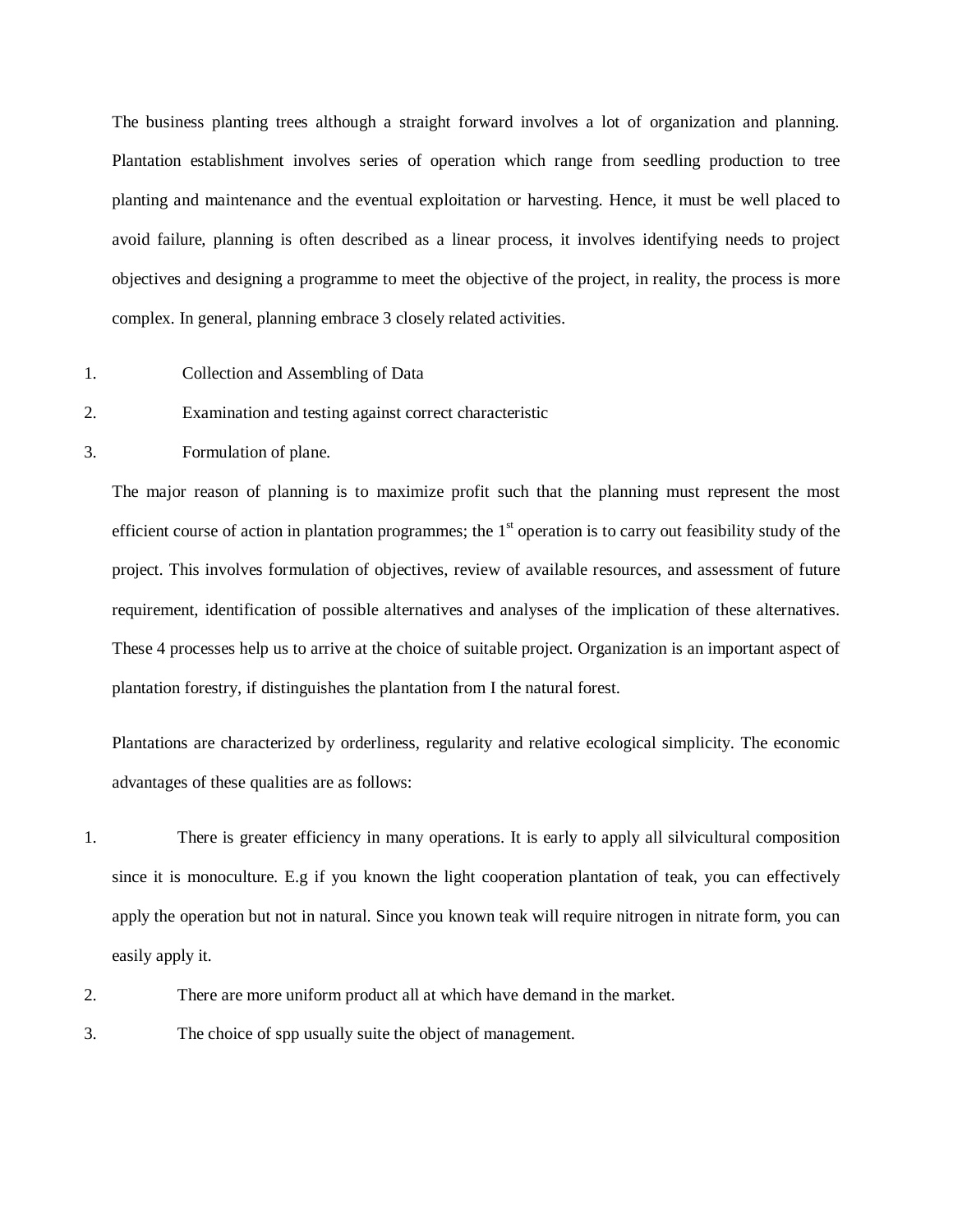4. Growth rate is higher (CAI) with high out put perhaps often characteristic of plantation are spp. Composition, eye class distribution, stuccoing rate and silvicultural system employed. Species composition plantation mostly monoculture over a large area such as a compartment, although individual stand and particularly old compartment, on compose at one spp. In reality, it is very rare for the entire forest to be at one spp. The risk associated with monoculture are as follows:

- 1. Successptability to diseases and pests particularly where a pest or pathogen becomes adapted, the uniformity and extend limit of plantation provides enormous food reserve for the pest.
- 2. The uniformity of spp and closeness of spp allows for rapid colonization infection among trees.
- 3. Since the plantation grows for a particular site for many year, it makes it possible for pests a diseases to build up over a period of time.
- 4. The nutrient demand or the soil is specific and the 4 exhaustive.

# **Age class distribution**

Plantation usually contains even age a the trees are planted almost at the same time, a few months may be introduced for beating-up purposes, however this usually does not change the structure.

#### **Stocking**

This refers to the number of utilizable trees per ha the stocking does not remain constant in the life of a plantation, some trees die naturally, others are removed through thinning.

# **Plantation design**

Conventionally, plantation are orderly and regular in appears which natural truest. This is belongs the trees are planted in lines, in plantation design, 3 aspects must be considered which are: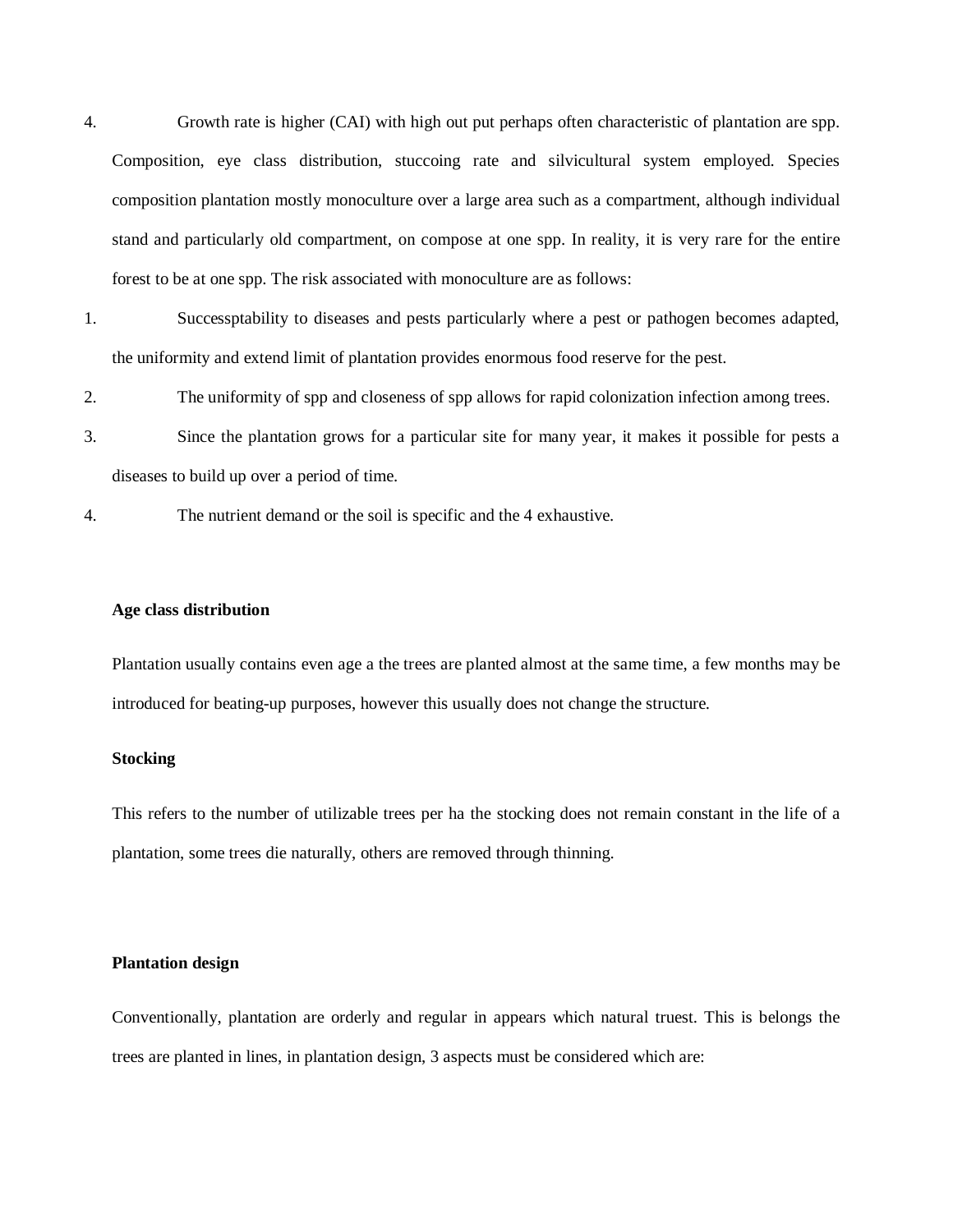- 1. The shape of the plantation
- 2. Layout and subdivision
- 3. Line of communication.

#### **The shape**

The outer boundary of any plantation would be determined by its legal position with respect to neighboring land, it is usually not essential to plant to the boundary if it is awkwardly shape. Usually, a strip is left as an extent fire-break.

# **Layout and subdivision**

In large plantation projects for convenience of management and organization, the forest do not expand from one centre but usually develops around several centres each forming a self contained units.

# **Lines of communication**

The regular layout of plantation in convenient shaped blocks is not early in practice bellows forest land are often rough, rugged and in broken terrain where access is limited to 4 wheel drive vehicle will enable plantation to be established but will be inadequate during time of exploitation land with poor access shouldn't be planted if trees are grown for industrial purposes particularly for large scale consequently, it is important to access an area not only in farm, it suitability for growth but also in terms of accessibility for exploitation.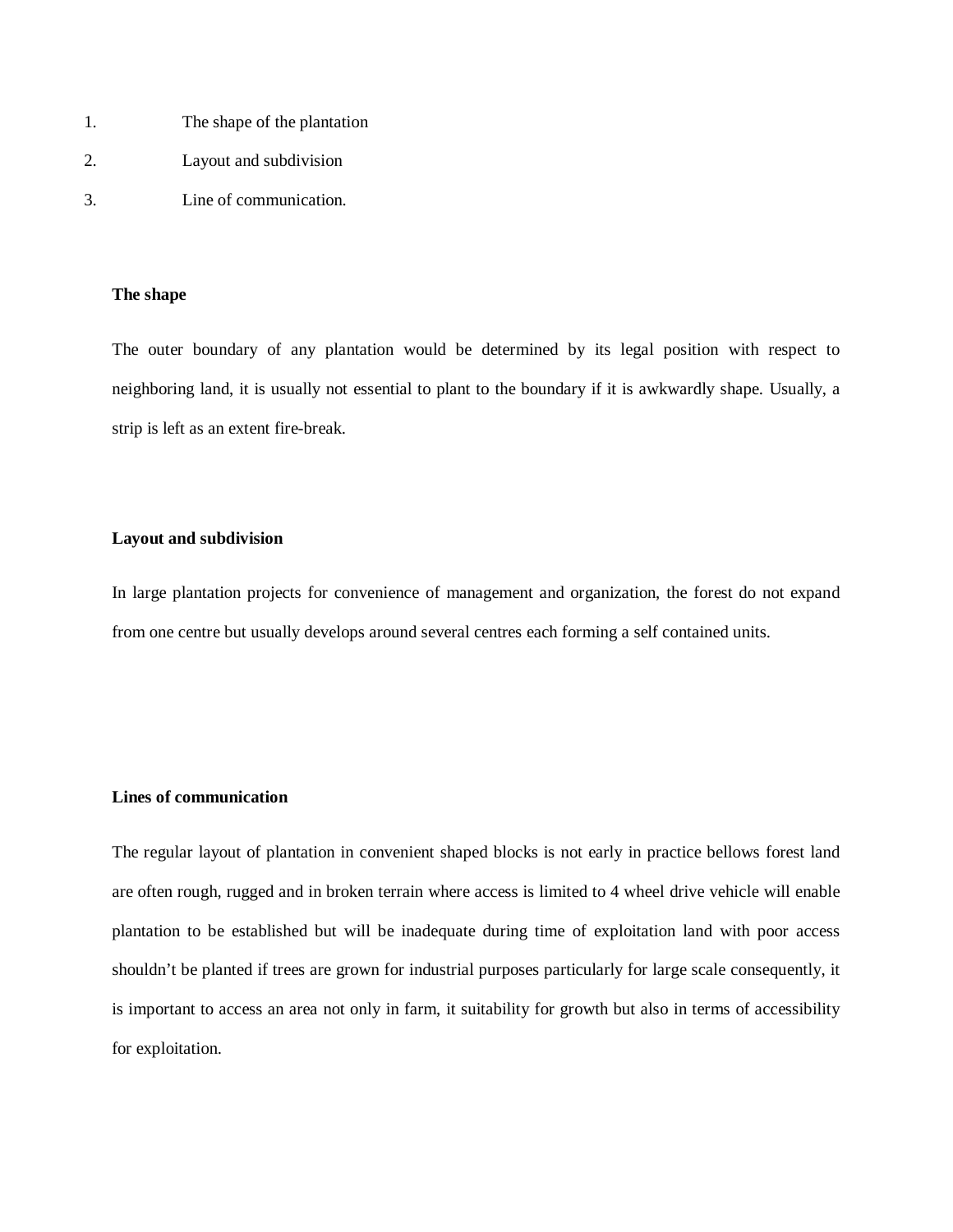#### **Socio and economic factors in plantation development**

These factors embrace economic development, social input and impact and are interrelated in determining the success of plantation programme particularly in the tropics. 3 aspects of the socio-economic factors of interest are as follows:

- 1. The size scale and rate of plantation development
- 2. The impact of plantation project on local community particularly on their socio and cultural lives
- 3. The contribution of plantation forestry on economy of rural development in developing nations.

# **Factors which affect the scale and rate of plant development**

The scale of plantation could be measured in terms of land area, amount of fund invested, the number of people employed. The purpose (objective of management) of growing trees is the overriding consideration which determine the size or the overriding consideration which determine the size or the scale of the plantation. For instance, while individual plant or raise plantation for fire wood or shelter, usually government or companies especially musts national can afford integrated pulpwood project.

The factors that determine rate are:

1. Finance: - In developing countries finance for plantation project usually comes from World Bank and co. The rate is essentially a function of fund to date local banks are usually not involved, this is belongs to longer time frame required for investment to mature greater risk and occasionally political instability. The rate at which a plantation programme proceeds in evitable and primitive depends on the initial availability and continuity of fund. The heavy reliance on external funding makes orderly development and steady expansion uncertain.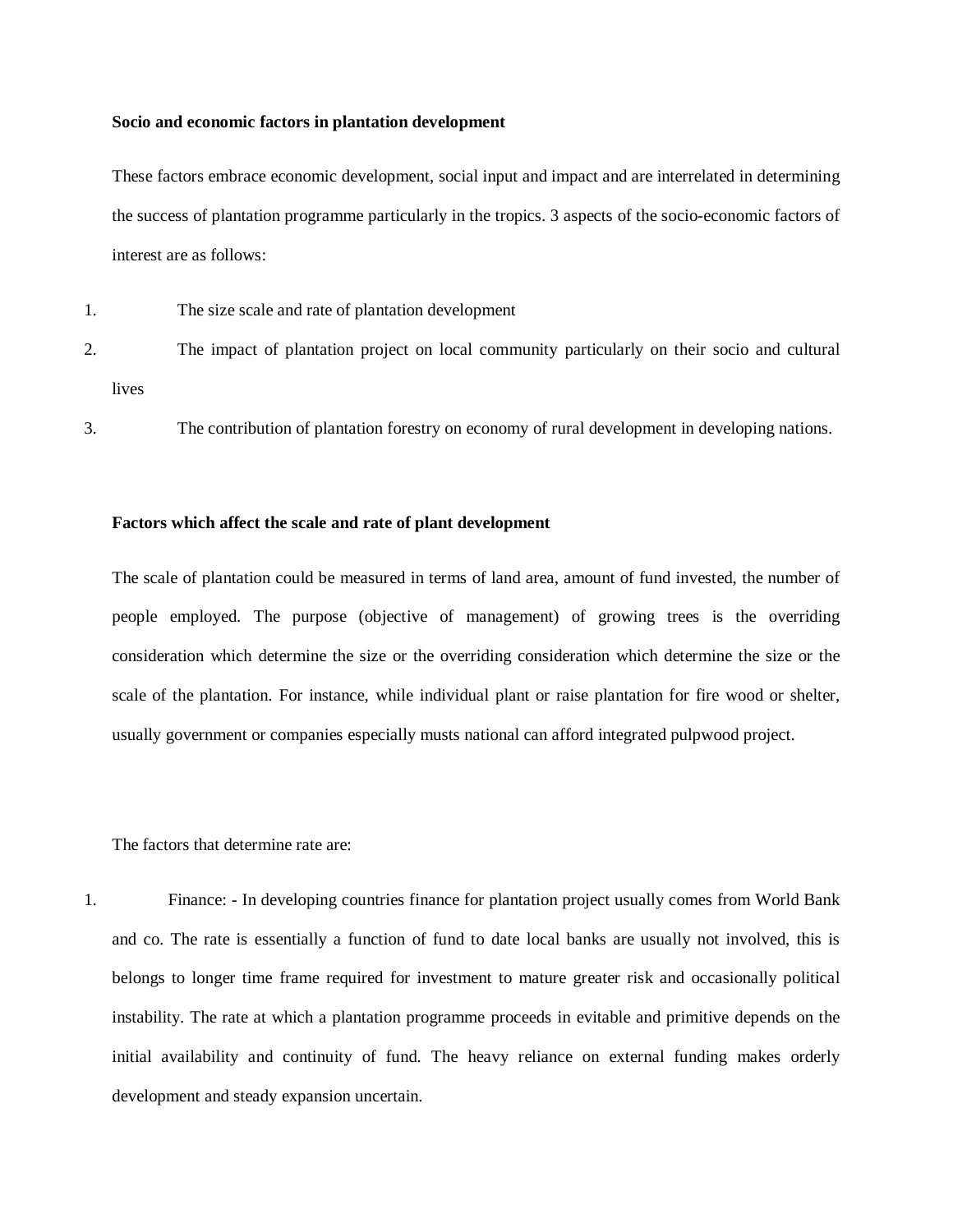- 2. Land Availability: The needs to acquire or lease land for plantation to allow the legal title and survey to be done is important for regular plantation operation to produce unhindered. Functionally where land is under the control of federal government or the afforestation agencies, availability is usually not a problem. On the other hand obtaining the use of the costuming owned land can be problem in maintaining a steady plantation programme.
- 3. Labour: Remoteness of forest plantation operates makes it unattractive such that most employees live in the forest for few months locos of inductivity to adapt to job discipline.
- 4. Infrastructural provision: Provision of infrastructure takes time and money and could be a major constraint to plantation progress.

# **SOCIO AGRICULTURAL EFFECTS IN PLANTATION DEVELOPMENT**

Essentially there are 2 major effect which are as follows:

- 1. Socio changes in villages are the first major effect of plantation programme. The first not able impact is that at the traditional division of labour e.g. the men in rural start to earn wages and even the woman in the villages earn some income by selling foods.
- 2. the second changes has to do with problem of ownerships of planted trees in some part of the world, the person who planted the tree may not necessary be the land owner but become the owner at the tree so planted.

### **Solutions**

- 1. Consultation and involving the local populations by first identify the local problems.
- 2. Employ those that have been displayed from acquiring that particular land.
- 3. Adapt practices that will suit the local skill and ability which is by 2 way either by bringing them to your level or you come to their level.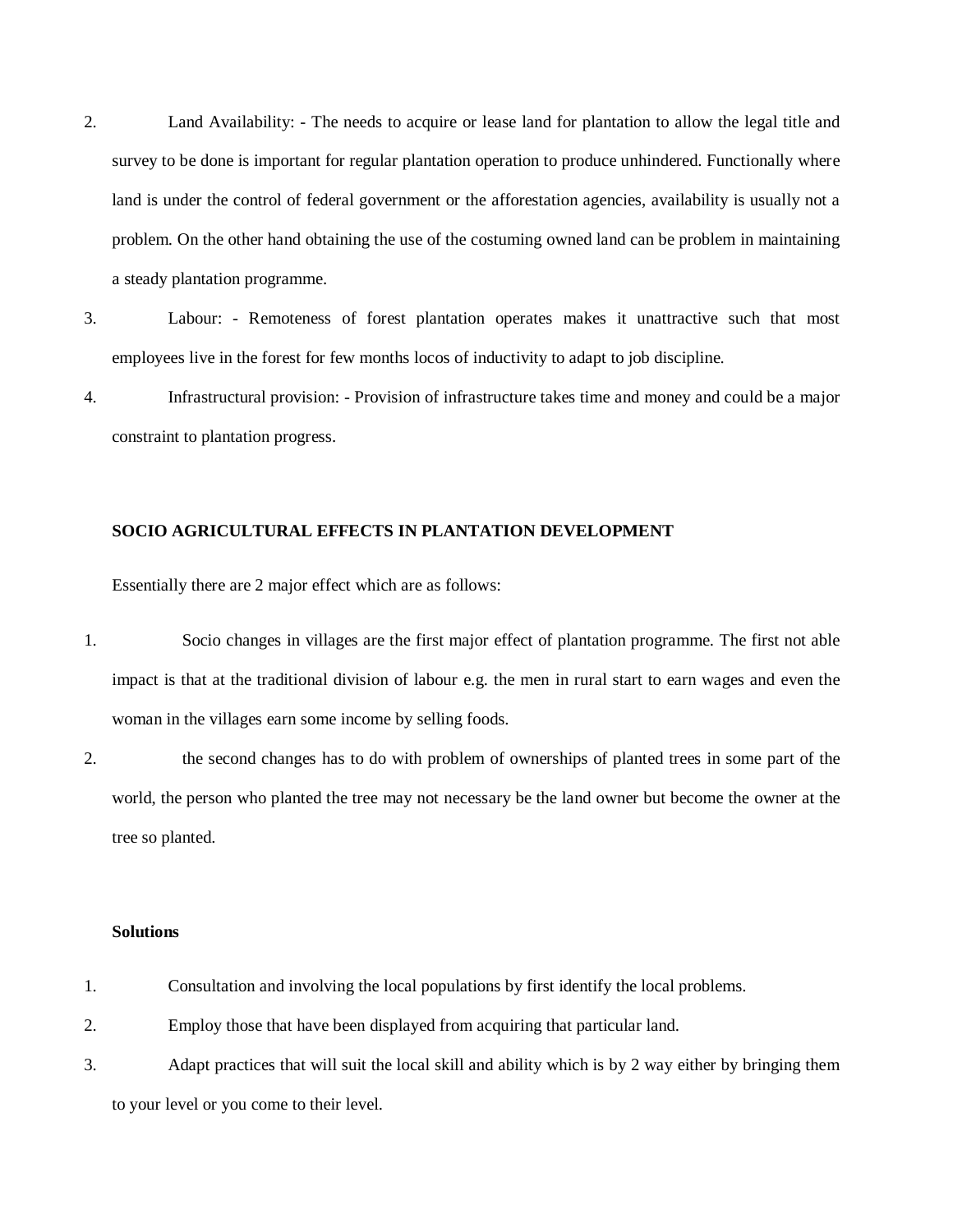- 4. Where necessary phase out or your programme/operation (may be in phase 1 or 2 e.t.c.)
- 5. Use intermediate technology that does not require highly socialized skills.

# **Responsibility toward employees**

- 1. Provision of minimum level at employment and on the job Iranian.
- 2. Provision infrastructures and amenities e.g. roads, schools e.t.c.
- 3. The employer must be sensitive to their local customs and allow their local tradition.

# **Contribution of plantation forest to rural development**

The main benefit of plantation forestry particularly in the third world can be:

- 1. Resources creation rather than site exploitation: This is to meet increasing demand for wood and wood products.
- 2. Development of flexible resources able to yield various sizes at product both for internal consumption and for export. This range from village wood pant, fuel wood plot, for large scale industrial for sawn wood, veneer, logs.
- 3. It determines land that were otherwise considered are marginal for agricultural production
- 4. Creation of employment in the rural areas.
- 5. High level of employment per unit of investments particularly because plantation establishment is labours intensive.
- 6. Plantation develop bring other development such as roads, schools, maternity a clinic.
- 7. There are also important secondary benefit or integrated of trees plantation and other land uses.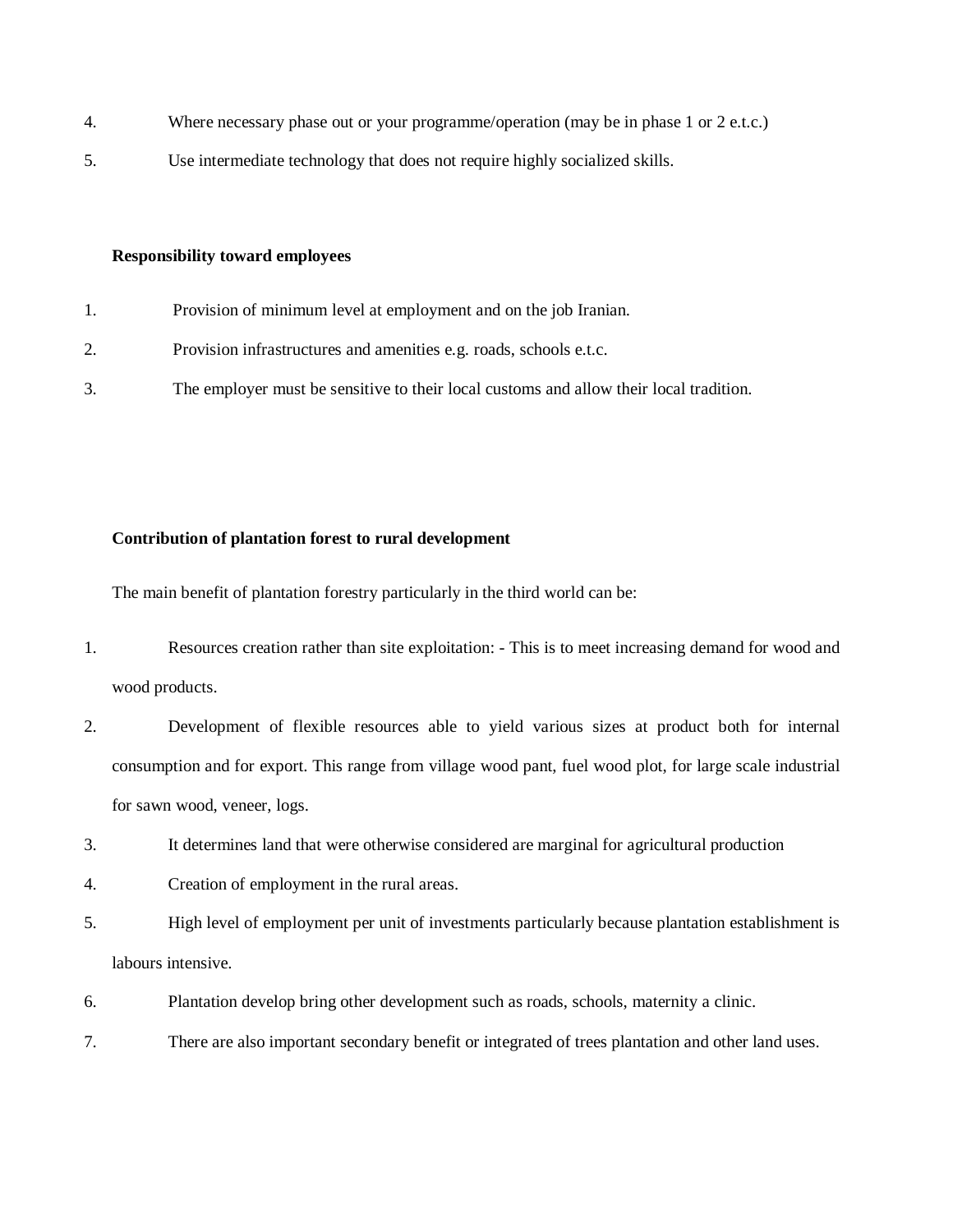8. Use of many skills already common in agriculture and most additional training can be done on the job.

#### **Technical details of plantation forestry**

1. **Choice of species: -** The success of plantation forestry depends in the first place in the judicious selection of tree species to be grown under a given set of conditions. This is important because no amount of attention given to nursery operation and tendering operation can overcome the mistake of wrong choice of spp. Furthermore, this mistake does not shown up until a considerable tome has elapsed because of expenses involved in artificial regeneration and length of time to discover such mistake. The forester can not afford to speculate as to which spp would survive in a given environment.

# **Factors to be considered in which choice of species**

1. Closeness of correlation between site factor and silvicultural requirement of that particular spp. The spp chosen must adapt to site, it must have high potential for producing on the site.

Every effort must be made to correlate various environmental factors existing in an area with the various requirement of the spp bee such a spp could be selected for extensive use (some spp are light demander while others are not).

2. **Suitability of that spp for the object at right**: The choice of spp must be suitable to the object at management e.g. if it is for industrial uses little sawn timber the object will be for fuel wood, panel product it can be for environmental protection. The tree planting is usually the integral part of the land use such as shelter belt, agroforestry. The most suitable spp will differ grown object of management e.g. early plant calm made utensils for fuel wood if the object is to control wind erosion, you can choose tree with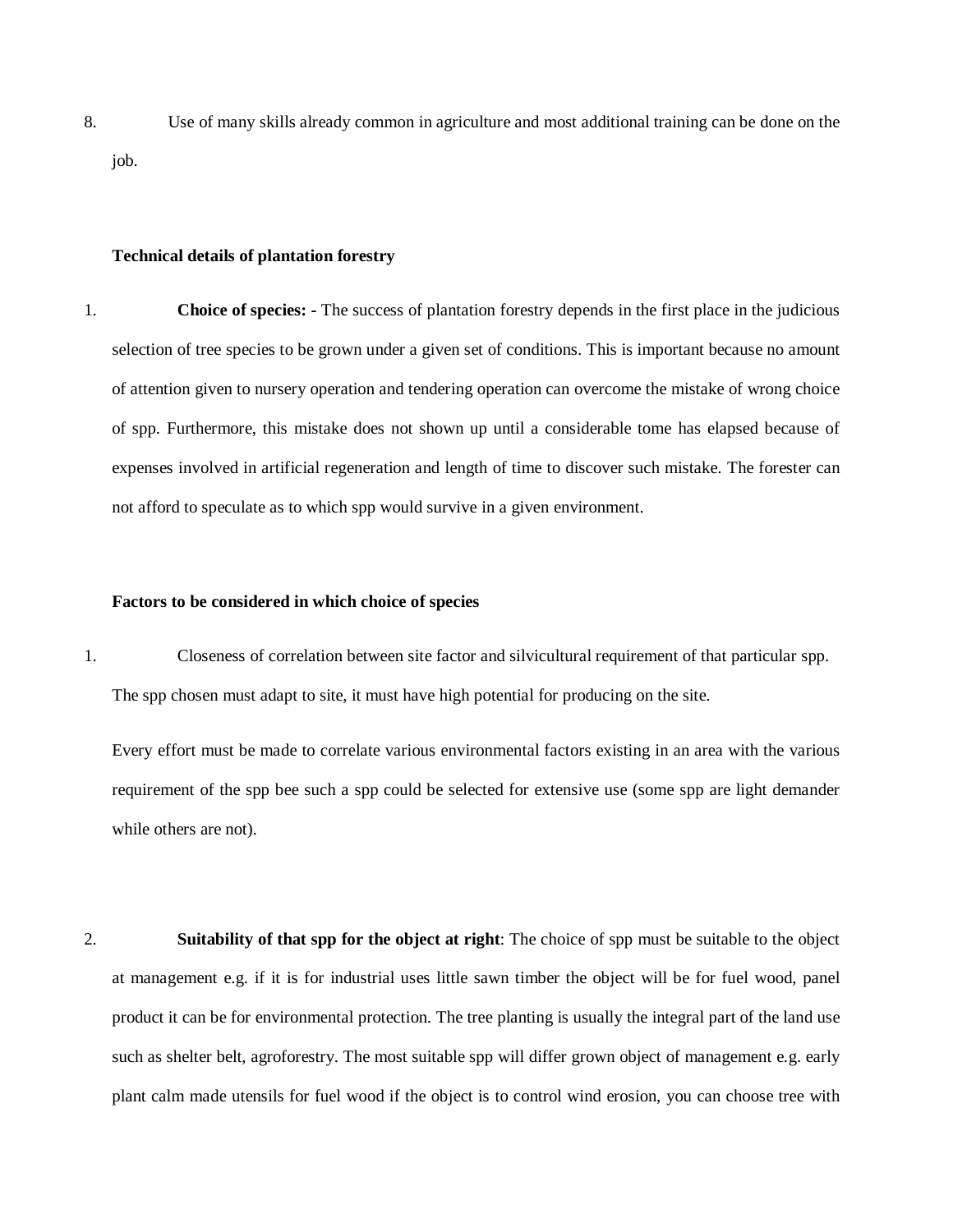evergreen or persistence foliage, if the object is to protect land slide on a sloppy area you can use deep rooting system.

Where the object is to control flood or stream flow plant tree that take water more than evaporate.

e.g. Anatosephalus cadamba

For desertification control deep rooted which have low leaves potential (Faldebia indica

- 3. **Adaptability of the spp is dependence upon the silvicultural system**: Choice of spp is dependence upon the silvicultural system to be adopted e.g. while all spp could be managed as high forest, few could be managed as coppicw forest e.g the conifera pinus family in particular seldom coppice i.e they do not coppice while eucalyptus, teak and gimbelona do coppice.
- 4. **Effect of particular spp upon site**: foresters must select spp which must not only suit the locality but improve the soil with the knowledge of the site, spp which tends to improve nutrient status must be selected provided they meet all other equipment (ecologically there is a problem with neem tree, so plant other tree with it to supply nutrient because it is very aggressive in taking water and other substances without replacing).
- 5. **Cost of regeneration:** Rapidity of growth and resistance to injury are factors related to cost consequence the choice of spp must aim at maximizes profit .e. use and utilized spp that will warrants less cost in management to achieve this consider.
	- i. spp which require less disease and fungi control
	- ii. choice spp that prevents weed growth
	- iii. choose spp that produces straight bole and that have smelt pruning ability

6. **Market demand:** A good local demand for a particular spp must be guarantee e.g in Ibadan cassia seamen for fuel wood in Kano Dalbe gialis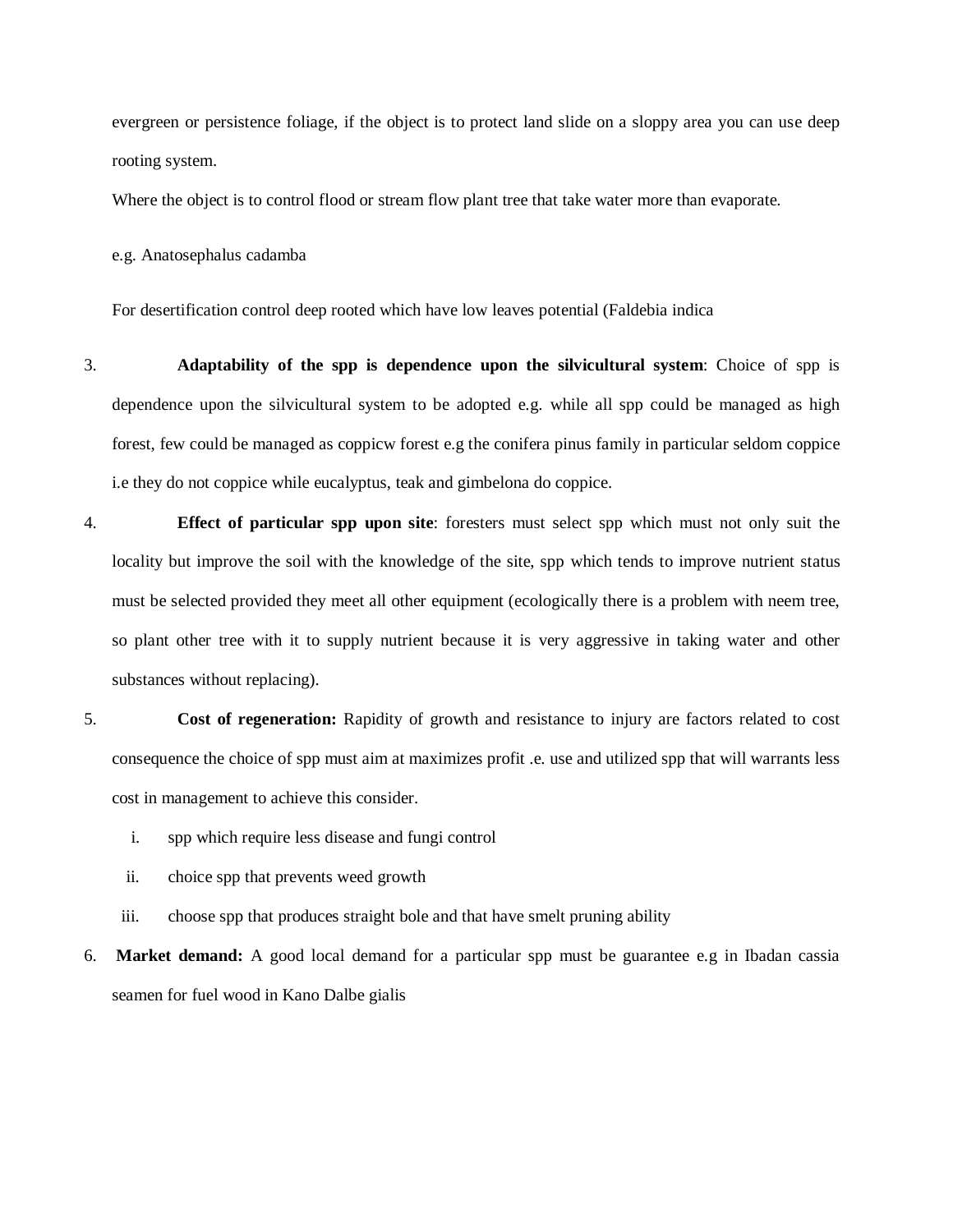#### **Introduction of exotic plantation species**

It must be started that native or indigenous spp in a given locality is the safety choice. As a result every effort must be made to utilize the beet adapted indigenous spp suitable to the object at management. However, the age factors which necessitated the introduction of exotic spp.

# **Factors leading to introduction of exotic spp**

- (1) When the supply of indigenous timber and other are inadequate to meet local demand
- (2) When the original spp in a given environment are unsuitable for the object at management (3) Where an inferior vegetation is to be replaced by more valuable forest e.g. the conversion of guinea savanna is to a plantation.
- (4) When the objective of management is to extend the growth of a particular spp uniform over a large area.
- (5) When the fertility of the soil are so deteriorated such that the original or the indigenous spp could no longer do well in the soil and must give way to or less demanding spp.

#### **Species Trial**

The  $1<sup>st</sup>$  step in introducing exotic spp is to carryout spp trial. This is necessary to determine the suitability or otherwise to the new event. It is essential to test a fairly large number of spp before the most suitable ones are selected for example in Brazil, out of 140sp of eucalyptus tried, only few could reach reproductive age in plantation. In Nigeria, particularly in 1760s more than 80 spp were introduced. A final choice range between 5-10 in eucalyptus. Out of 30 conifers tried only pinus ceribace and apocarps were selected for extensive plantation. It is desirable to test of introduced spp order wide range site and climatic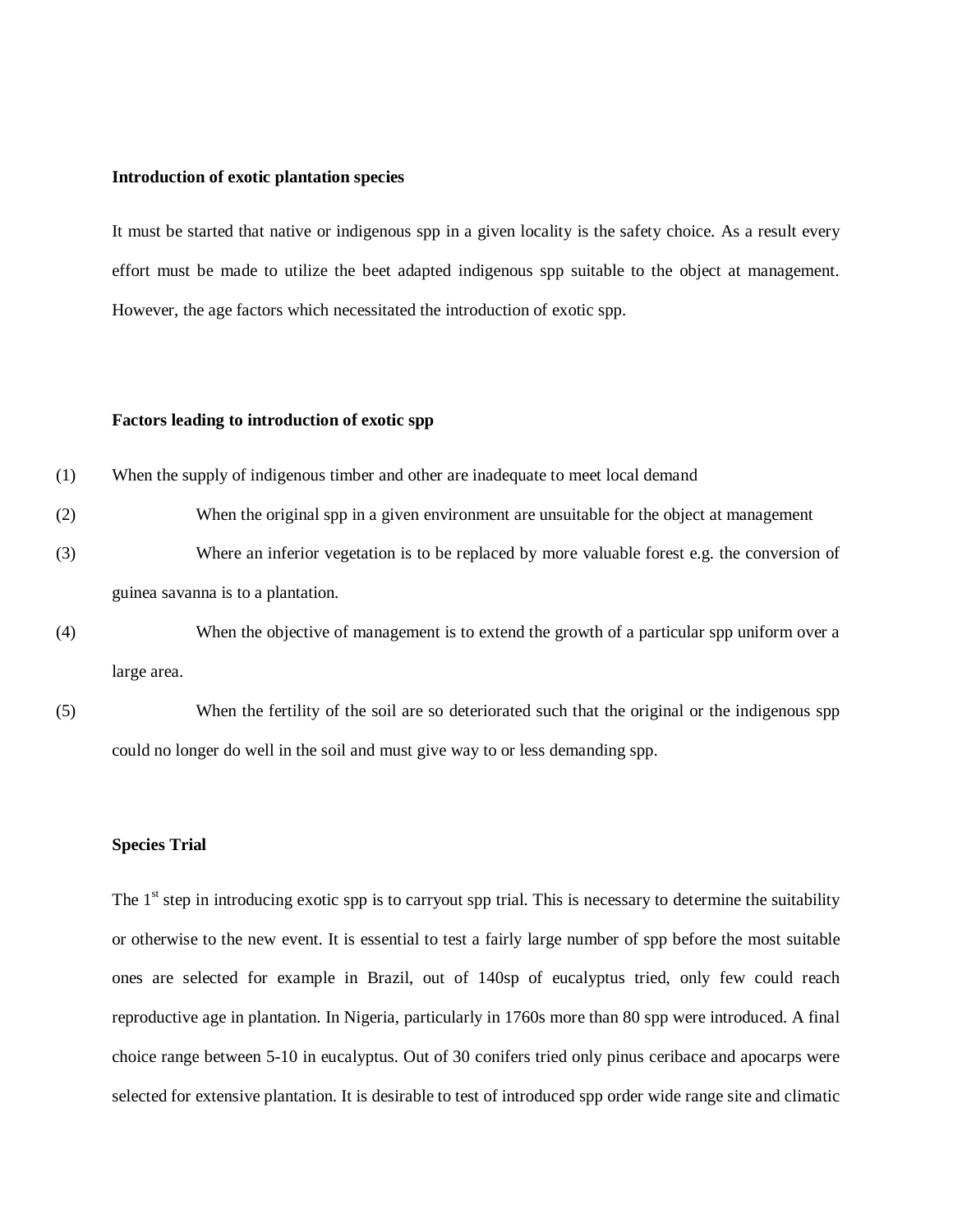condition. In reliable result to be achieved; it is also necessary to keep the number of trial plots with the limit capable for careful supervision and control generally we have 3 types of spp trials

#### **Elimination trials**

Is an essential screening trial in order to eliminate the forest candidate and distinguish the best. They are composed of small plots intended to be run for short period. Because cost of cultivation and maintenance are reduced by reducing tree spacing. In Nigeria plots with only 25 tree are used at 90  $\text{cm}^3$  spacing replicated 4 times usually in a random block design for at least 2 years, assessment are made at the end of each dry season. During the trial period, the entire area must be kept tree of weed and grasses by frequent clearing

# **Growth trials**

Spp that has passed the elimination trials are now consider for growth trial, the aim of the growth trial is to ascertain some important features or characteristic such as the stem form, wood quality, again the growth rate with respect to CAI, MAI, the spp tolerance, the canopy development, the rooting pattern, flowering and fruiting rate under various condition, the suitability to diseases and pest attack. This trials range between  $5 - 10$  years. The difference between the spp with respect to all these characteristic may be slow but with time they start to come out; Te plot size is usually 20m x 20m (0.04 ha). It is usually replicated 5 times in random block design, spacing is usually 1.8m

# **Yield trial**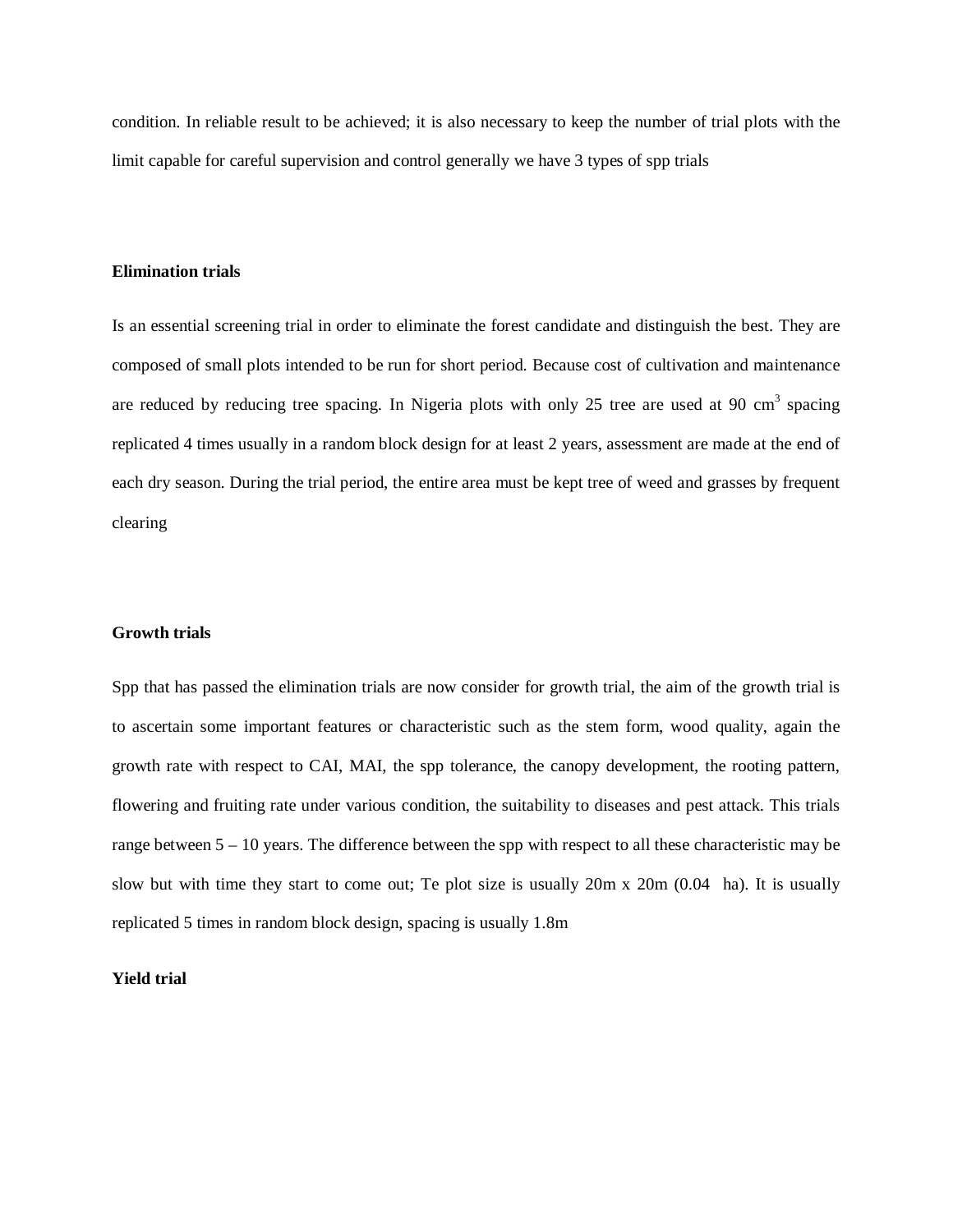After 10 years in the growth trials, few spp best suited for particular objective are now selected for the third stage, the aim is to obtain exact information with respect to volume incensement per ha. Other attribute to be accessed are timber quality and special problems relating to conversion and utilization.

This type of trials needs to run to full rotation and may ever after to  $2<sup>nd</sup>$  and  $3<sup>rd</sup>$  rotation to able to study and alls the mate ace requirement to that spp. in that particular rent the minimum singe is alls 0.8 to 2.3 to on replication of plot is very high ,this is necessary is provide pomposity formation for comparative study some of the meanest that are taken at cultural volume gritty height means weal wood quality and texture.

Read site tolerance.

#### **Plantation establishment act**

# **(1) Boundary demarcation**

These are 3 reasons by we must elimination

(1) It is important to desalts boundary with respect to objected land owner parlay where garcon and bung is being practical

(2) It goatees a legal cooing to avoid trees asperser veered direct.

(3) It reduces the teary to mistakes and acceded palpation boundary are frequent minced by bang fence erected for the purpose of protection, they tenses are usually costly and should be constructed to the standard needed to guarantee satiety. The height should be kept to a minimum with concrete pillars or treated poles should be erected at inter vales parties way at corners and changes to directions.

A map showing boundary details distances and aye adjacent land meat be kept.

# **(2) Site preparation**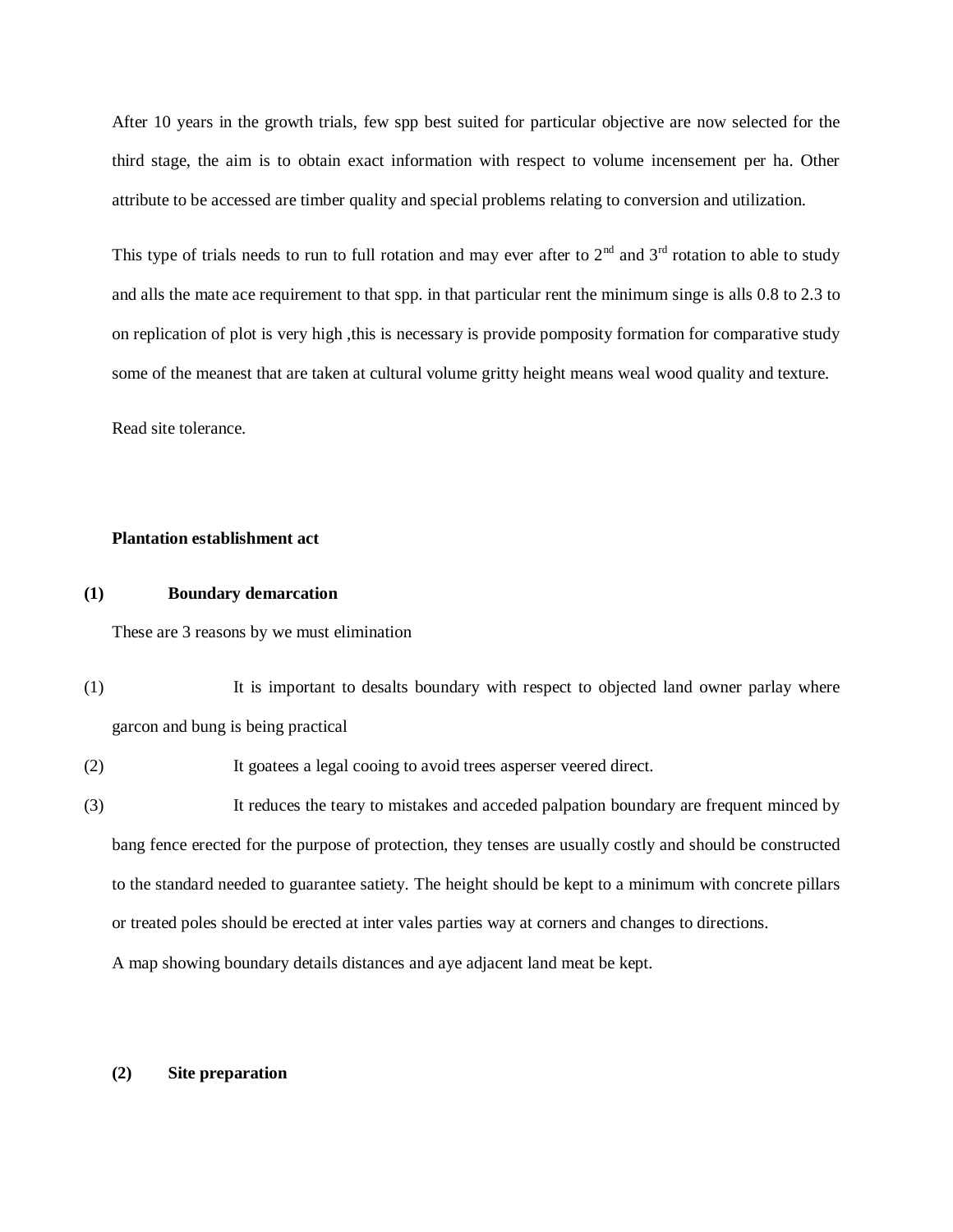When an area is considered marginal or reproductive or where it is poor stocked with in economic spp. it becomes necessary to replace such area with economic tree. The success to replacement to control teensy violation while he com to prepay plantation site with the lowest possible cost: the following must be satisfied.

- (1) provision it ready access ( it must be cakehole )
- (2) the site capacity must not be treaded so as to guarantee Evan group and development
- (3) Laclede must be totally eliminated
- (4) Burrowing holes must be availed
- (5) Tree must not be subjected to deceive expose or dedicator immediate after plainly
- (6) Debris must not present the trees plated to acacia strut tones at realer interval

Where these conditions a met it is possible to minimize the slayers of under stocking of plantation and reduce cost on subsequent cost on subsequent cost on land preparation

#### **Site Clearing**

This involves total destruction of the existing vegetation or occasionally partial as in the case of environment planting. This clearing could be carried out either manually with the use of a machine.

# **Hand Clearing**

This method is predominant in the tropics, the following act the condition which will warrant the use of hand

(1) Physical limitation such as trilling or rigged furrow where the topography and soil condition avoid the use of tractor.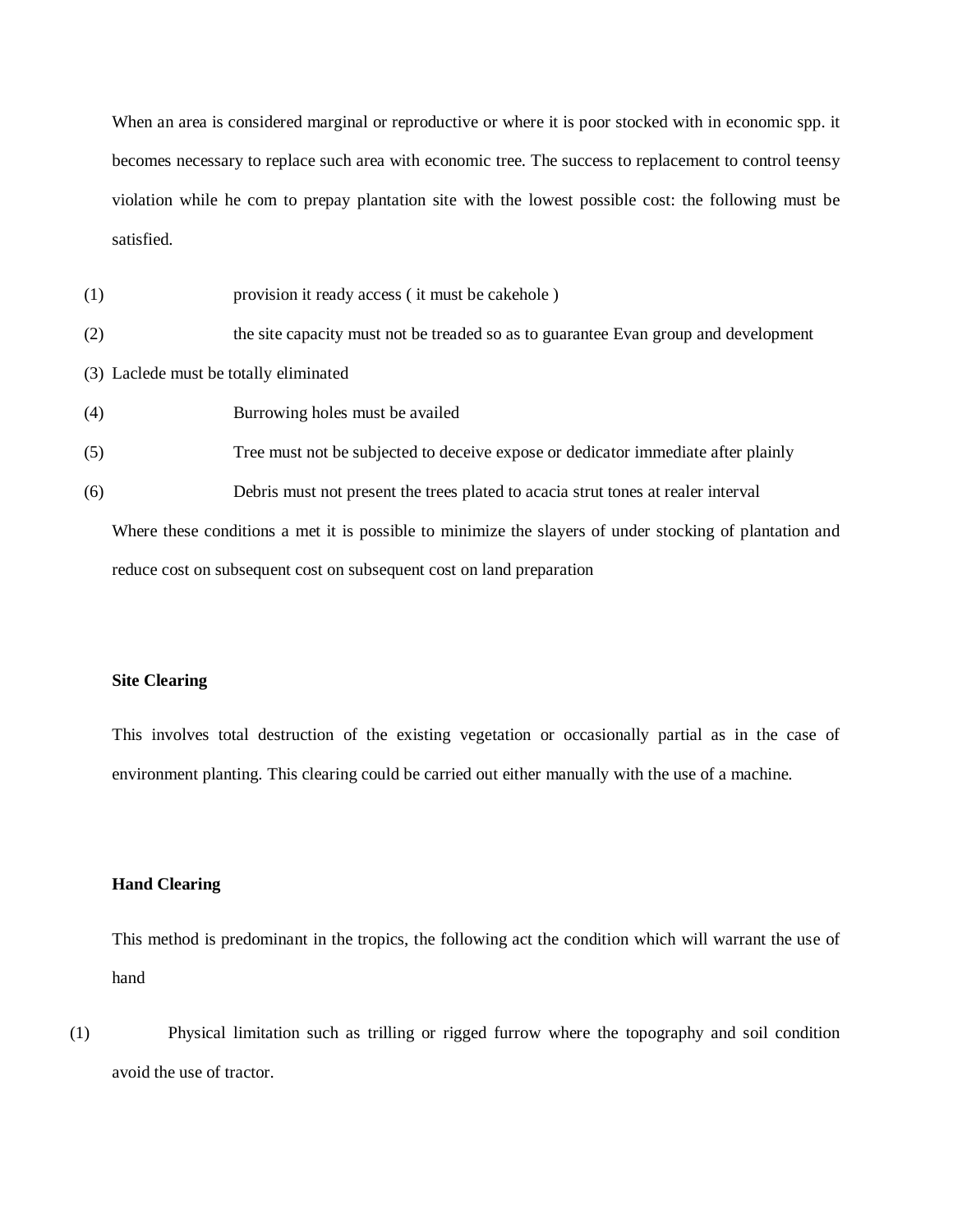- (2) Adverse economic conditions where the area to be cleared are too small for the use of tractor
- (3) Manual clearing could be employ to effect a clean plantation using fire since it ensure continuous spend of fuel.
- (4) The effect on the soil in certain circumstance where the topography is favourable, tractor clearing could have adverse effect such as removal top soil trampling or the soil which lend to soil compaction.
- (5) The major disadvantage of stand clearing is that it is slow, labour intensive and require close supervision

# **Use of machine**

This method is use especially where total destruction of the existing vegetation is needed, it is advocated where

(1) scarcity of unskilled labour due to increase in standard of living or availability of alternative employment

(2) generally where this is an effective afforestation programme

The limitation to machines are as follow:

(i) slope of the soil area (ii) the skill of the operator (he must be skilled) (iii) the soil condition

# **Chemical clearing**

Since mechanical clearing can be limited to soil topography and manual can be limited due to scarcity of labour the next alternative is chemical clearing, it could be use in conjunctive with other methods.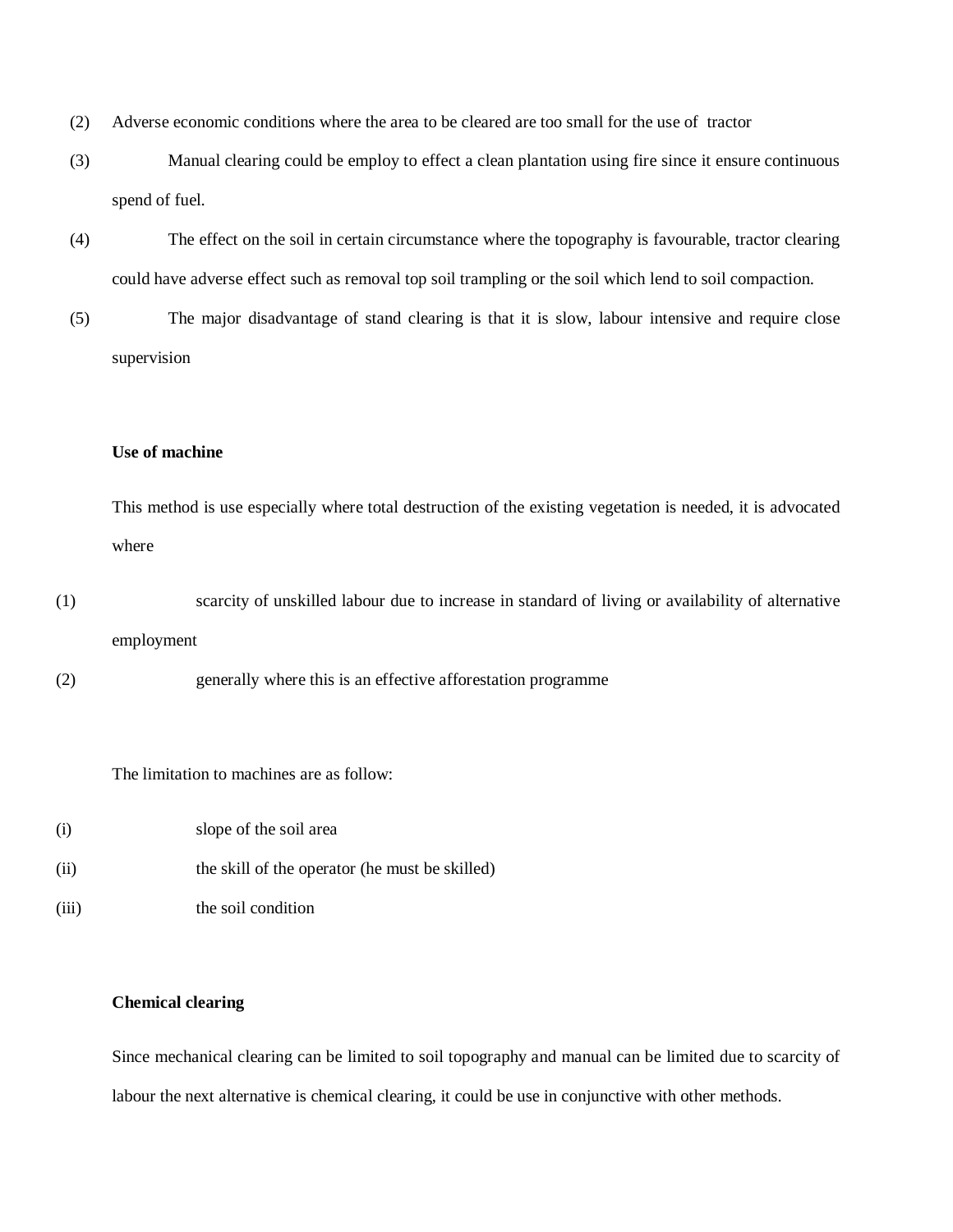Generally chemicals are use to a limited scale, they are use in partial opening or in selective thinning. Chemical poison such as sodium arsenate or hormone such as 2.4 D, 2.5 ST have been extensively use in Nigeria. Those chemicals used in controlling weed are called weedcide white those that use to poison wood are called arboricida.

# **Fire clearing**

Fire in the tropics is the most important tools for land clearing, over 90 of plantation area are usually clearweed using fire, the success however depends or whether condition and the quality of fuel burning in wet climate is generally by pre killing of large trees up to six minutes before following. Such trees are usually prevented around the boles or slashes made or their bark. This pre killing causes to die out prior to following.

#### **Ground preparation**

This is the second aspect of land preparation, it follows after site clearing two major activities are involved

Territory of land that is highly susceptible to erosion. It is possible to carry out preparation of ground for cultivation with the use of machine depending or site of operation.

#### **Advantages of land preparation**

(i) Grasses and/or litters which otherwise should have been born are buried and added to the ground to increase soil nutrient.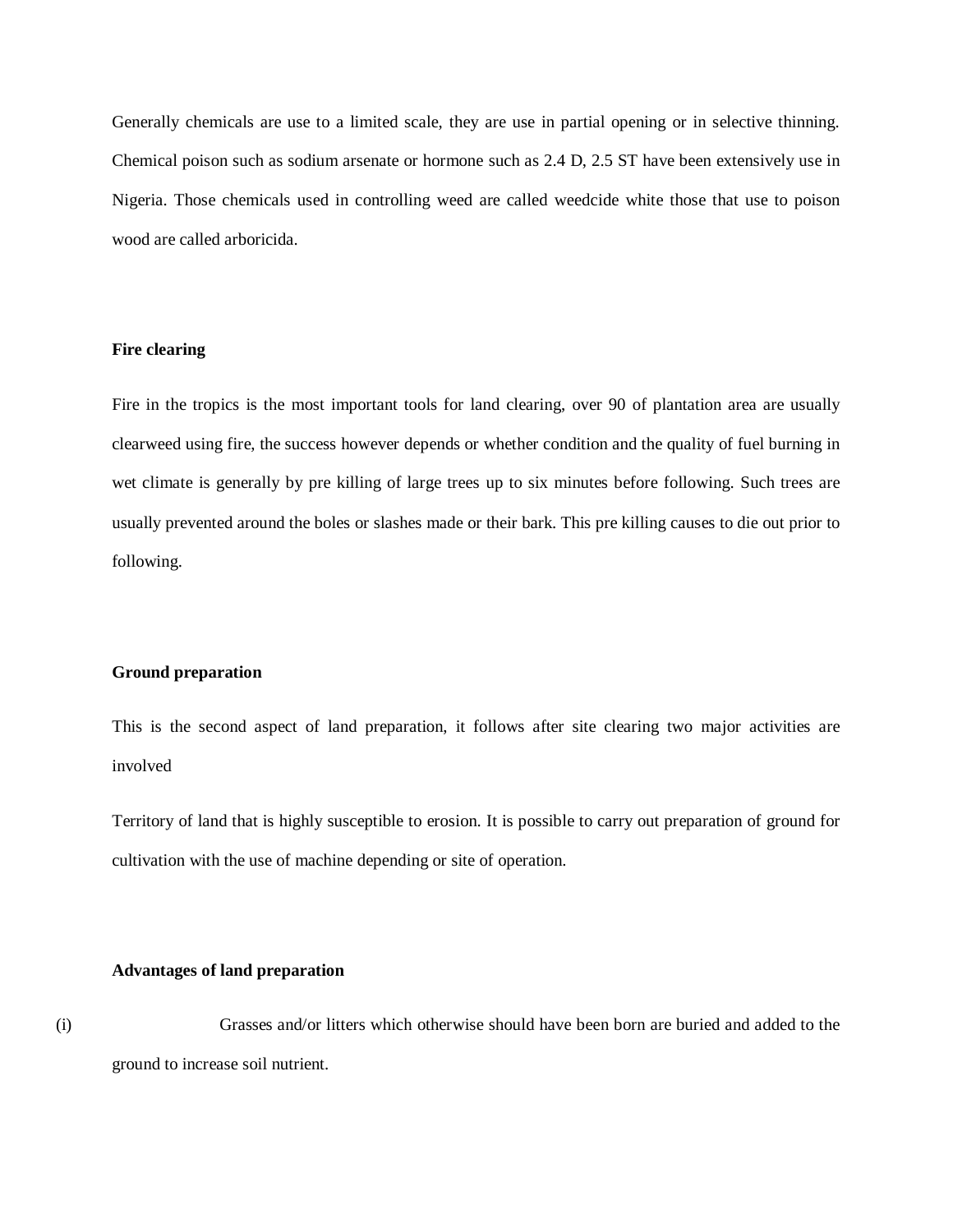| (ii)  |       | The vigous of perennial grasses that would act as weed is reduce due to exposure of their |
|-------|-------|-------------------------------------------------------------------------------------------|
|       | root. |                                                                                           |
| (iii) |       | The grasses and weeds are buried before large quality succeeds in reproducing.            |
| (iv)  |       | Moisture loss during the dry season could be reducing with very good land preparation.    |

(v) It facilitates early planting.

# **Planting operation**

(1) Direct seeding

Direct seeding on account of its relative cheapness, it is usually adopted where the spp is indigenous or likely to be adapted to the ecological environment.

- (2) Also when sufficient viable seeds are available
- (3) Where there is no urgent need for immediate planting

In most areas seedlings are usually employ due to the problem of seed years

# **Reasons for using seedling**

- (1) When spp do not produce viable seeds but can only do well vegetative.
- (2) Seedlings prove to be the most effective method of plantation establishment or difficult site particularly in dry regions.
- (3) Seedling is usually the most successful or site where competition for vegetation covers is very strong.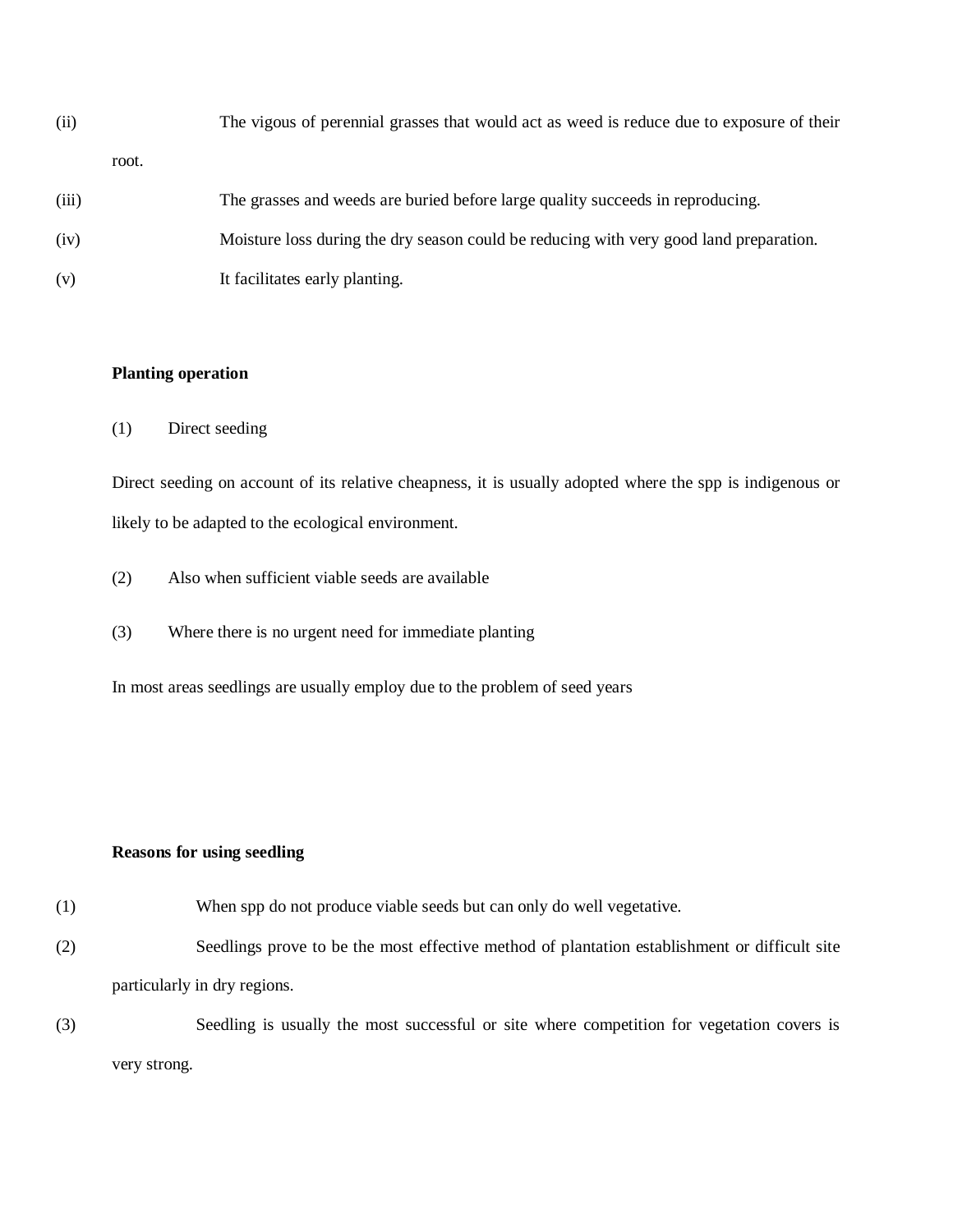(4) It is preferred where seed supplies are limited or costly to procure particularly in case imported seeds.

| (5) | It allows for uniform spacing and guarantee better utilization of the plantation site. |
|-----|----------------------------------------------------------------------------------------|
| (6) | Use of seedlings facilitates weeding and subsequent management operations.             |

# **Disadvantages**

- (1) The cost of producing seedling is very expensive.
- (2) There is difficulty in transportation to the planting site (with the risk of physiological shock from the nursery to the site).
- (3) High requirement both in number and skill of the planting team (personnel).
- (4) Unskilled of careless planting resulting poor survival rate, not determination which subsequently affect the quality of the tree produce.

#### **Plating method**

Planting at forest trees is done either manually or mechanical

# Manually planting

With report to manuals planting 2 methods are involve which are (1) Notching and (2) pit planting

Notching in its simplest form consist of cutting a slit on the ground with a slave or mattock, opening the slit wide enough to insert the root of your seedling and finally closing the pit with the front hill. Variation consist of either or T. notch or a t-notch, both makes a double slit which takes longer time but ensure better spread of the root system. Notching can be used only with naked rooted plant.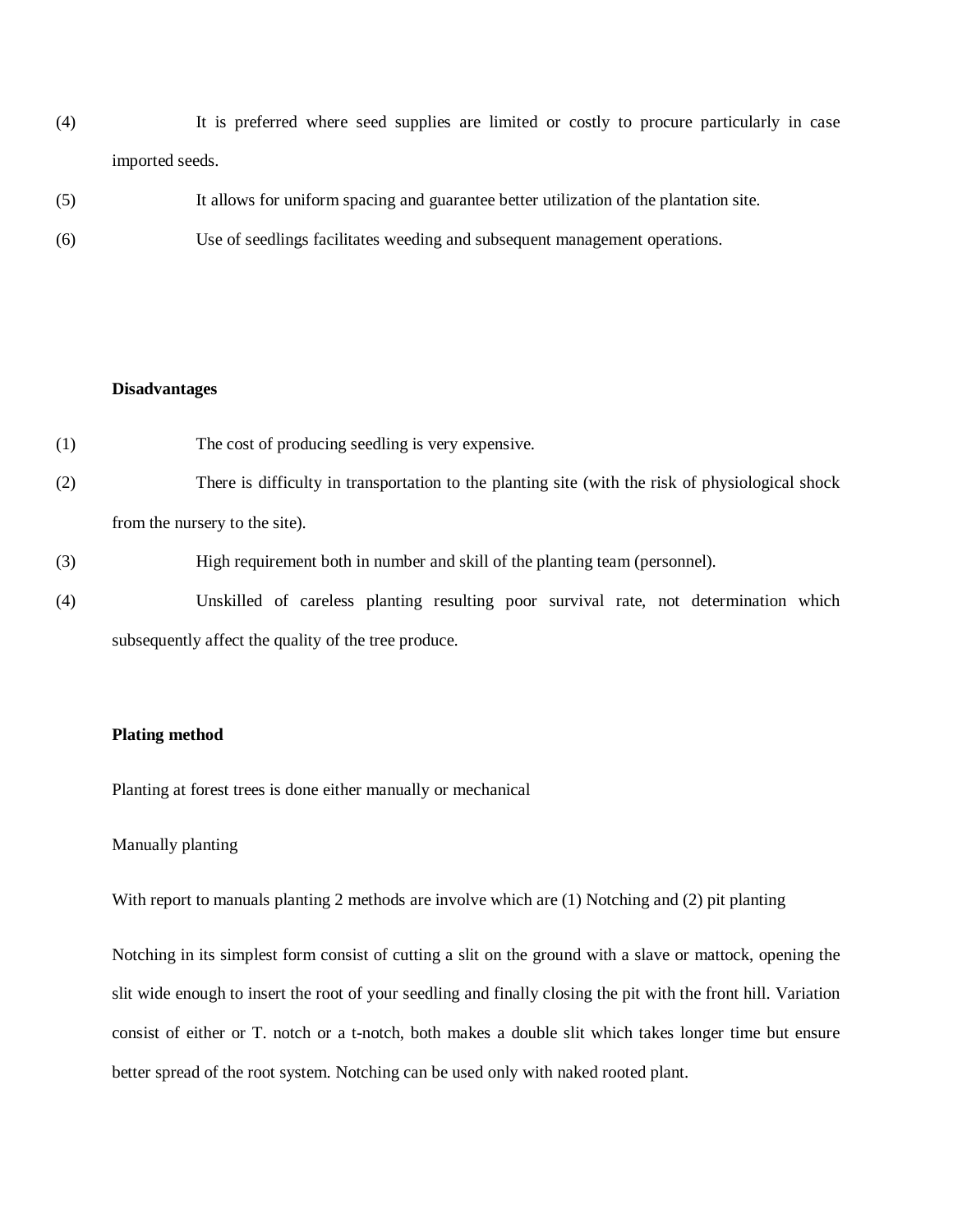**Dibbling:** This is a variation notching method in this technique, a hole is drilling into the ground with a crowbar into the ground, the soil is slightly leveled against the ground. Dibbling is used mainly for imported cutting and stumps.

# **Pit-planting**

Bare noted or pitted stocks can only be placed in notch pit, however, all types of planting stock can be planted in pit where larger pit are used for large sized nursery stocks. The pits are usually dug with a spade or broad bladed mattock, the top soil is normally kept separate from the soil, such that it can be fill in first out to time of planting. At the end of operation, the soil in the pit should be leveled or slightly higher than the surface ground leaf. This is to allow earth sinking after rain or watering, for the same reason; it is normal to burry the root cover or few can after consolidation such that it remanding at the surface of the ground where the root cover is exposed, survival could be the paradises.

# **Mechanical planting**

Planting machines are used to handle naked root stocks, if correctly adjusted, they generally gives better survival due to less not distortion, they also cover very quickly more ground than manual, however they can only be economically utilized over large area, they can also be limited by topography and vegetation.

#### **Direct sowing**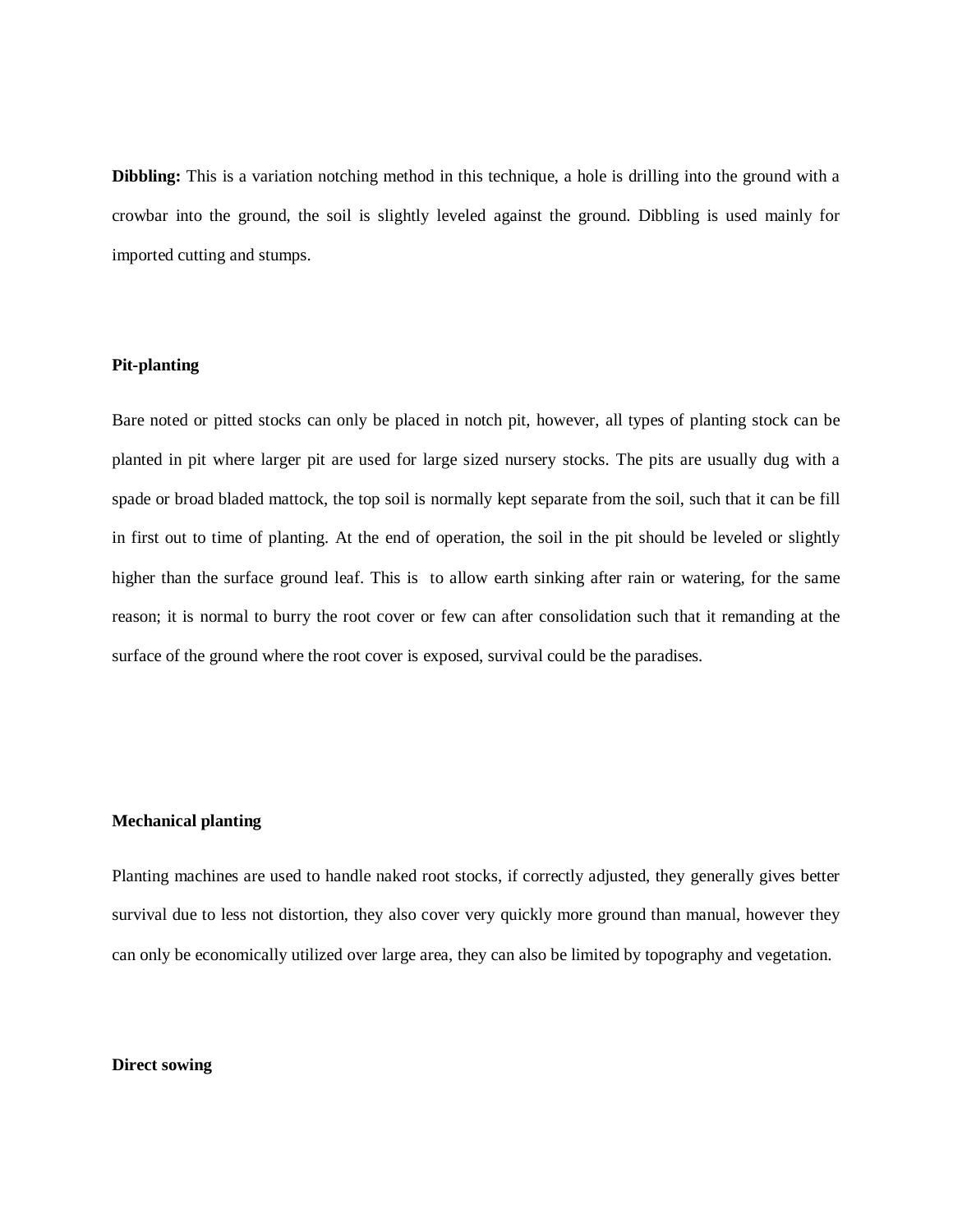In direct sowing methods, the seed is soda directly on the plantation site, as an established practice particularly in the tropical, it has been tried and found reliable with few spp, it is usually successful with large seeded tree such as Gimelvna abovea as occasionally, it can also be used to supplement culling selective removed of seedling in nursery natural regeneration. Direct sowing of pinus caribea and  $0^0$  carpa have been successfully practiced in poorly stocked forest. The attraction of the direct sowing is that you avoid the nursery operation; also, little or no literature is needed to arrive at what to plant. Some tree develops naturally and this enhances seedling stability.

#### **Disadvantages**

| (1) |                    | Germination percentage are usually very low, therefore more seed will be refused to achieve         |
|-----|--------------------|-----------------------------------------------------------------------------------------------------|
|     | adequate stocking. |                                                                                                     |
| (2) |                    | In the nursery, seedling receive daily attention to obtain the best result, this can not be done in |
|     |                    | direct sowing or the site (no adequate cac.)                                                        |
| (3) |                    | Newly germinated seedling are easily suppressed by weeds and the lost of weed control can           |
|     | be high.           |                                                                                                     |
| (4) |                    | Planting are usually poorly and irregularly stocked even when the seeds are sowed at regular        |
|     | interval.          |                                                                                                     |
| (5) |                    | Poor weather condition could kill the entire crop.                                                  |
| (6) |                    | To enhance success, the seeds must be pre-traded with insecticide and pesticide to resist           |
|     | biological damage. |                                                                                                     |
| (7) |                    | The sowing site must be very well prepared to enhance germination.                                  |
|     |                    |                                                                                                     |

# **Causes of failure in plantation**

I. Wrong spp selection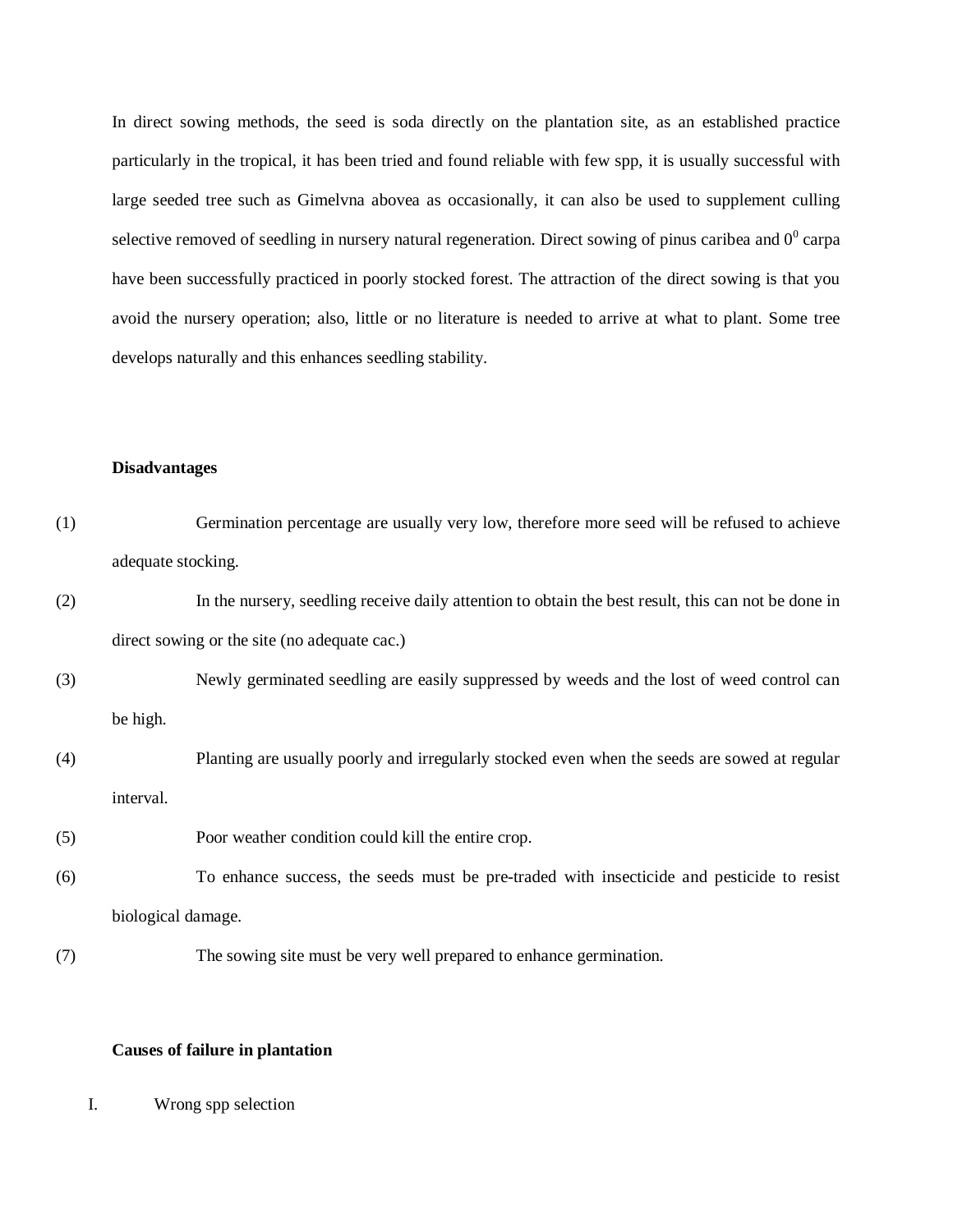- II. Inadequate site preparation
- III. Poor planting stock plant seedlings at higher morphologically and physiological quality.
- IV. Careless handling of planting stock.
- V. Bad/wrong planting techniques
- VI. Neglect of weeding operation.

#### **General rules in planting operation**

- Insert the root into the soil up to the root-wilier.
- Avoid damaging roots.
- The soils around the root must be firmed either by hilling or knot pressure.
- Remove impervious materials before planting.
- On dry site temperature the planting position must maximize water retention.
- Stumps should not be forced into the ground, they should be placed in specially prepared holes and formed with soil around them.
- In arid-region, plants or seedling may be placed in special deep holes to ensure that the root reaches more of the soil, deep planting of tall seedlings can sometimes be done to prevent through Iron wand erosion. Time of planting.  $(28 – 7 – 8w)$ .

Correct timing particularly with respect to lifting of plants is very artificial to success a planting operation. the occurrence of wet season determines when planting schedule commences conventionally the best time to plant is when soil is moist when atmospheric condition is humid with minimum evaporation rate, this is to avoid decision of the young transplant. In regions larcas where there are pronounced wet and dry season planting operation should commence with the onset of regular and continuous rain, the use of pitted plant however extends the latitude of planting season since such plant could tolerate variable climatic condition than naked root stock. The moon source of mortality of transplanted seedling is evaporation transpiration stress; this stress can be minimized by 3 practices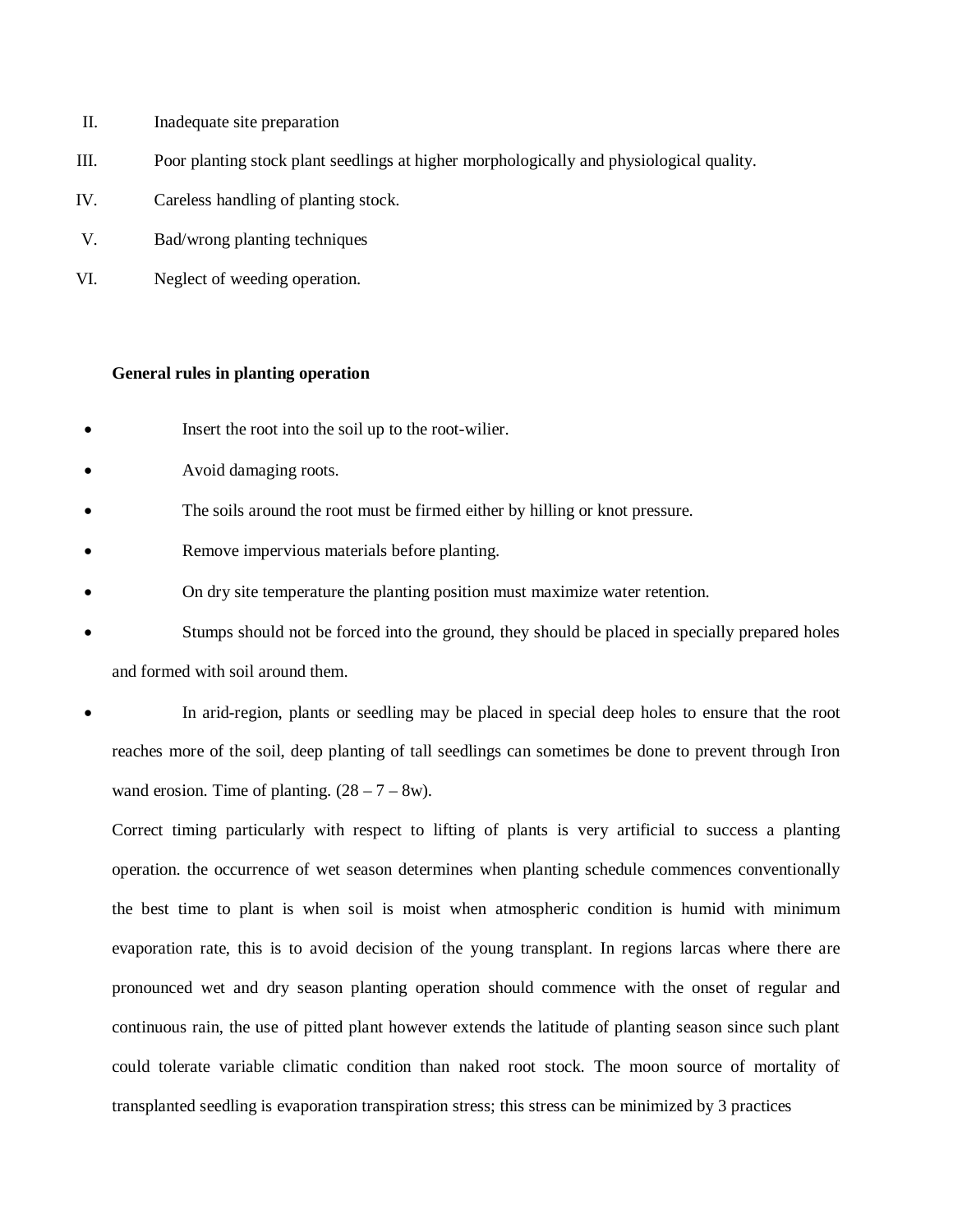(1) Plant your seedling when the soil moisture level have return to yield capacity (field capacity is the maximum quality of moisture that a given or texture coved retained) the on set or the commencement of wet season is unpredictable because the  $1<sup>st</sup>$  rain are frequently followed by long dry spell.

(2) Plant on clouding days (with very high humidity

(3) Use or employ balance seedling (seedling of high morphological and physiological grades

#### **Packaging and transportation of planting stock**

Container plant or pitted plants are usually transported in trays or bites. The major disadvantage of this pitted plant is the space requirement. Lifting and packaging of base rooted are less costly therefore handling of these seedling must be kept to a minimum and should also be protected from wind/adverse erosion, accurate records must be kept of all plant dispatched from the nursery as part of stock control, these enables the standing tree to e related back to the original stock and in-turn to the seed batch.

# **Temporary storage of lifted plants**

In temperate continues, dominant plant are often kept in cold storage for few weeks, this allows lifting and dispatch of such plant in orderly manner, it also enable the plant, to be available immediately when suitable weather occurs. Cold storage has been tried in the tropics but has not been very successful particularly in pinus spp.

#### **Plantation tending operation**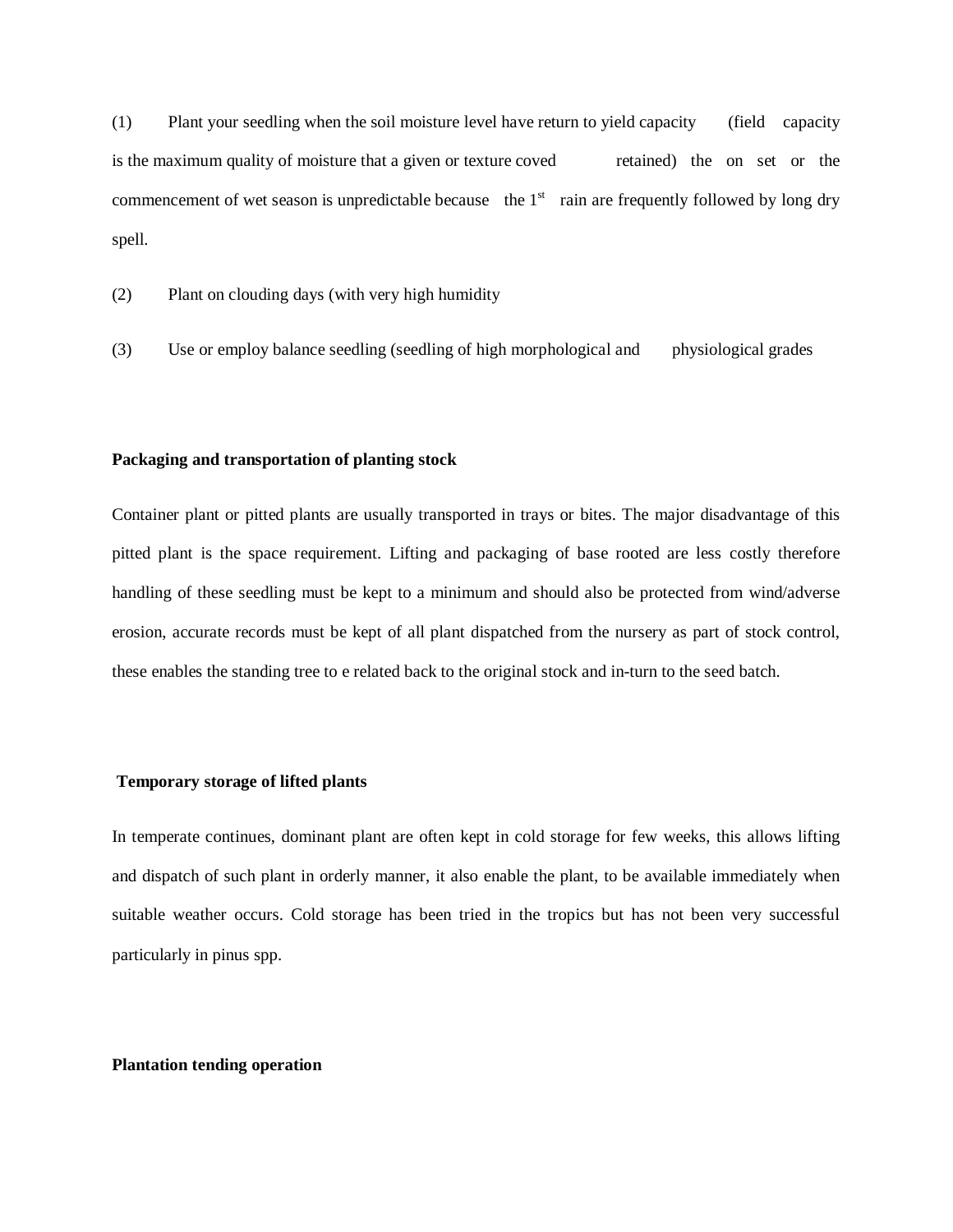Several silviculture operations to ensure that the plantation are established and protected to the production stage.

All these operations are collectively termed tending operation. in other word, tending refers to all culturing operation carried out for the benefit of forest plantation at any stage of their life cycle. Some of the operation includes, beating-up, weeding, chamber cutting, fertilizer application use of fire twinning and pruning.

# **Weeding**

The amount of weeding regard in any given plantation vary with into soil, season, condition of site when planted, size of the plant stock and the degree of tolerance of the spp weeding is generally carried out by hand using matchet, hoe occasionally by machine, it can also be done chemically from the forestry point of view, the chemical are divided into herbicides and arbiricide. Herbicide is chemicals which kill the plant by desiccating the leaves and upsetting the hormonal balance or interfering with its metabolism. They are usually used to kill/control grasses and herbaceous weed. Arboricides are those chemical uses to kill woody growths.

#### **Cleaning**

After beating up and weeding of the plantation, the next is usually cleaning, this is carried out in other to prevent desirable tree or scarp long from been suppressed by undesirable spp. The need for cleaning arises in situation where the method of cutting and site preparation employed create favourable condition for both desirable and desirable spp. Consequently, cleaning operation involves removing all undesirable growth.. sport and other poorly turn spp of undesirable trees competing with other potential. Trees must be removed, dissected and infected trees must also be removed. Cleaning should be done as soon as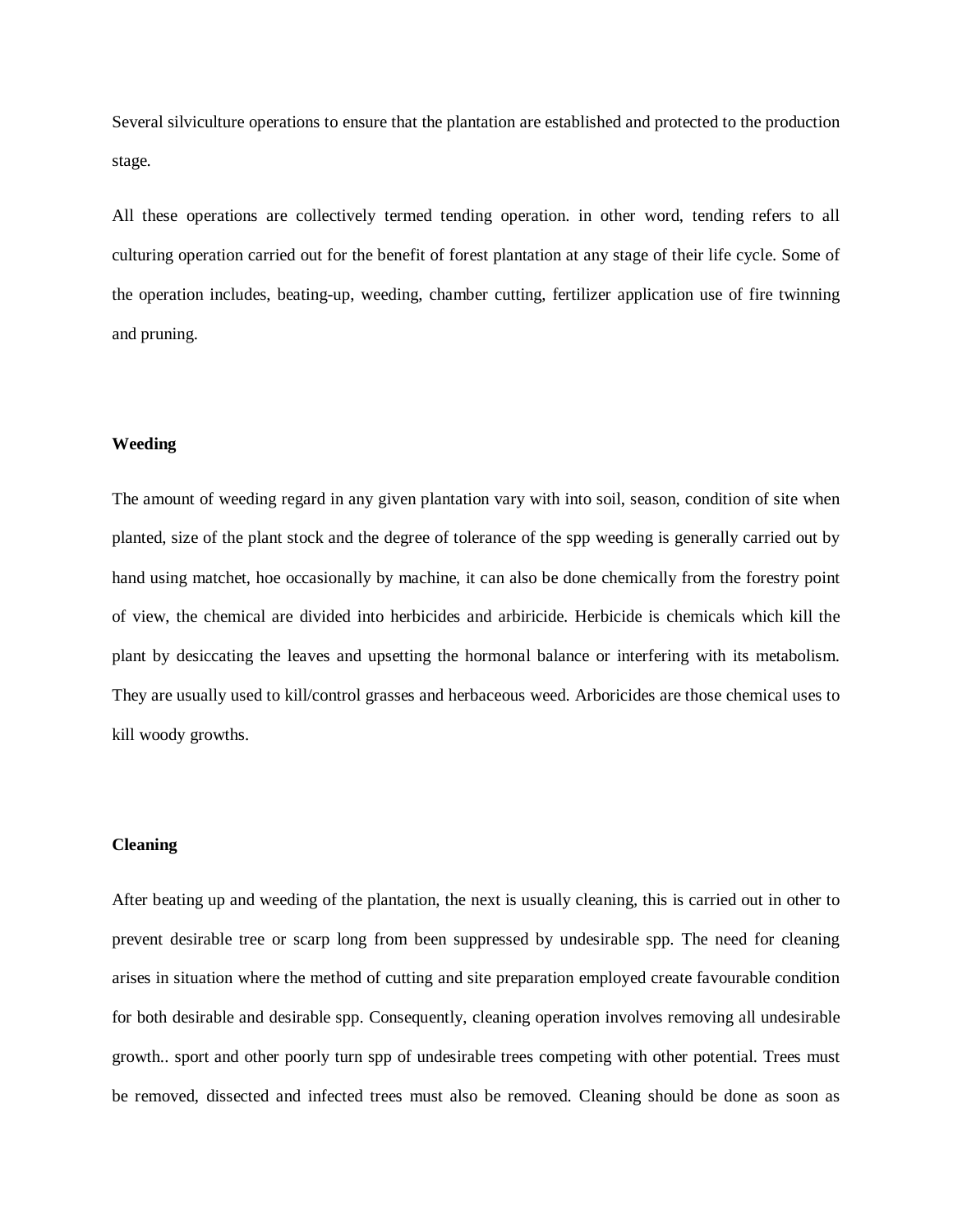individual tree that treating the health if economic trees as observed. The age when need becomes necessary varied with rate of growth spp and the initial spacing. The operation can be carried out using matchet, saw or poisoning.

# CLIMBER CUTTING

There are 2 major type, the herbaceous and the woody climbers. Herbacesous climbers are problems only at the early of stages of plantation, the woody climber can be a terrible nuisance both in sichinger and checking the stem, damaging the crown or sending it over. This removed required great care this is because a mass of materials (dead materials in the crown) could be too heavy for the saplings, furthermore, climbers grow extremely last when cut, consequently, it is advisable to cent them in 2 places and to damp them with poison. It has been recognized that improper execution of climber cutting contributed to the failure of tropical shelter word system (TSS). Refined improvement in climber cutting enhances utilization by the forest floor by the desired spp where this is done in on even aged stand, it could be refers to as selective thinning. It is also refer to as improvement cutting in an un-even aged stand. Improvement cuttings are the preliminary operation to set the stage for systematic thin trees may be harvested, fueled or poison; this again must be done as early as possible.

# **FERTILIZER APPLICATION**

- 1. To correct a specific deficiency of nutrient elements.
- 2. To establish a crop on hitherto marginal soil
- 3. To stimulate growth of the tree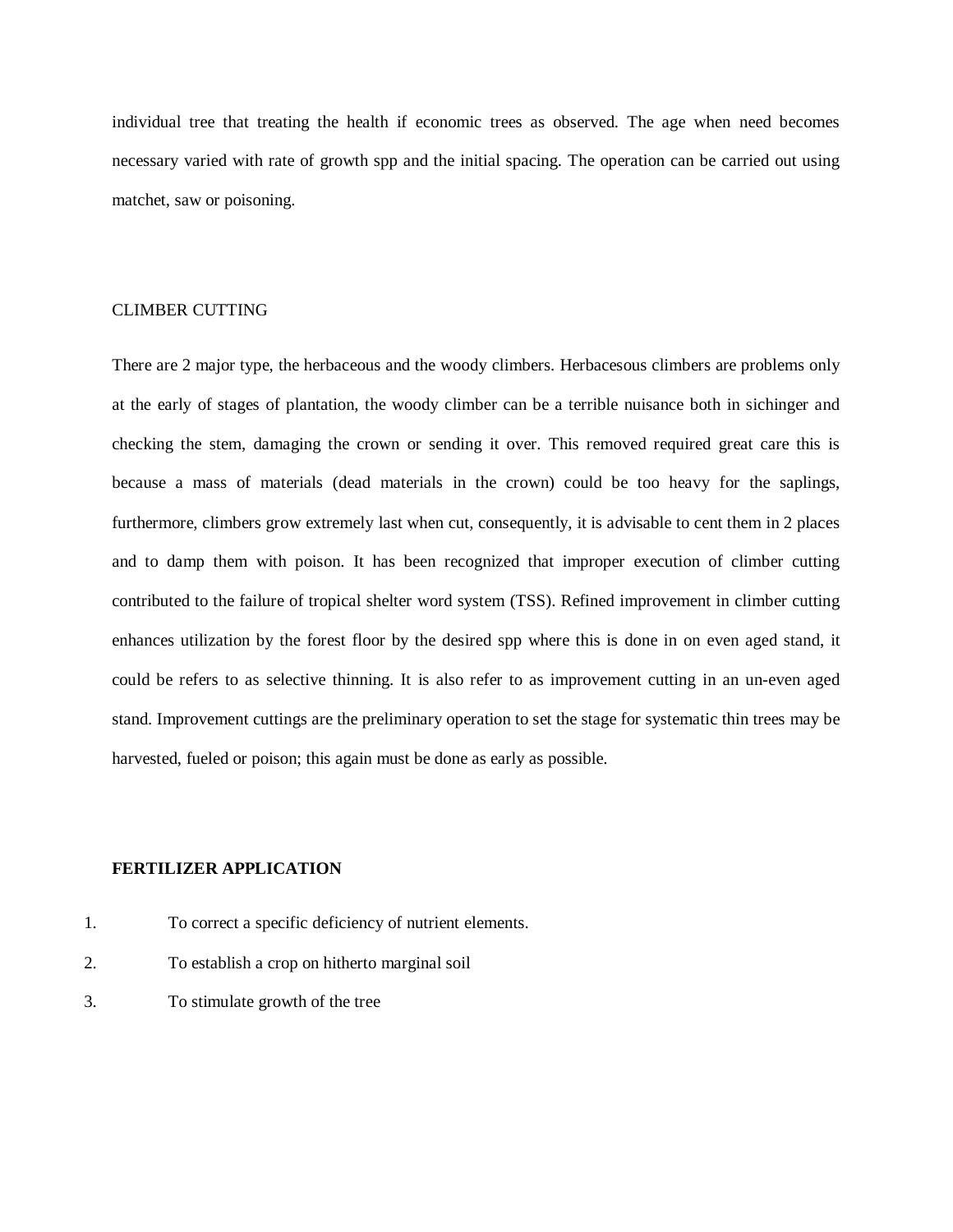the distribution between the 3 is not precise as fertilizer may be done for one or all the three reasons stated.

Although, increase in yield is the main improvement expected other benefit, such as reduced susceptibility to diseases and damages from post and drought as included.

Timmy of the fertilizer application fertilizer could be apply at any of the four stages of the late of plantation

1. At establishment for maximum response

2. During post establishment stage into canopy closure when deficiency begin to show.

3. At pole stage during early thinning so that the thinning operator will give a better response

4. Pre-telling application at fertilizer best telling stage 3 and 4 are largely experimental and are not widely practiced. Responses at those stages are generally poor. Generally, fertilizing at stage 1 and 2 gives great response, it should also be noted that fertilizing is not just a single operation but apply 2 or 3 times with the life cycle at the plantation.

# **FIRE TRACING**

This is one of the methods of preventing forest fire, fire tracing is to necessitate of ride such that when fire occur, it should be fire as a silvicultural tool in plantation management able to prevent its spread onto another block fire tracing should be kept away from inflammable materials.

The planned or scientific application of fire is called controlled burning controlled burning is used for the following reaction.

1) To reduce the load of fuel so as to lessen the intensity and resistance of wildlife.

2) To prepare site for regeneration by removing some of the little and exposing the mineral soil.

3) To tricot off the release of seeds and to control weeds.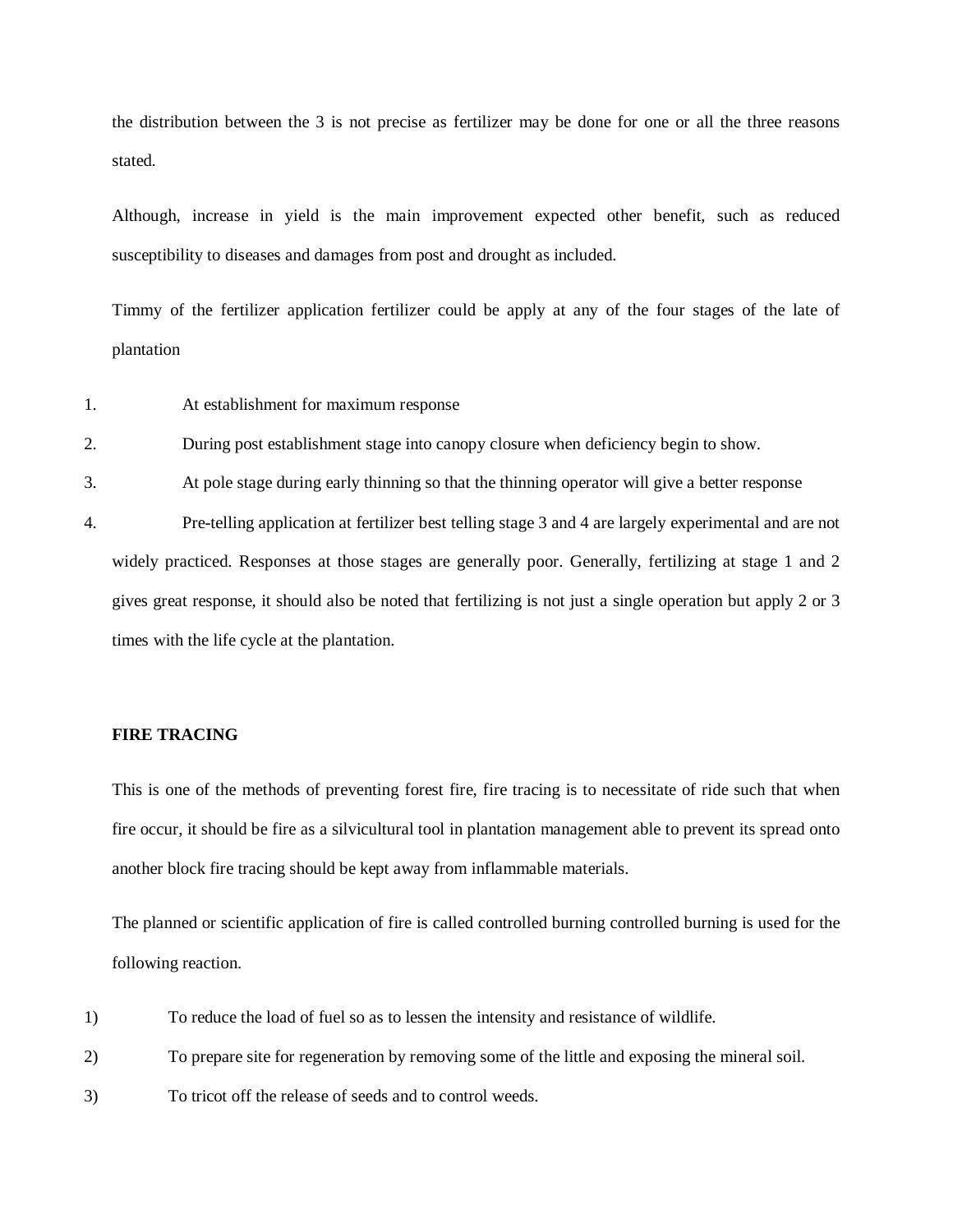4) To remove infectation of cartoon insects and incidence of cartoon chisecteb

Controlled burning is widely and successfully practiced as a natural and economic tool of achieving the above purposes. It is recognized that in certain infertile soil while conservation of organic matter and nutrient are essential for long term production, controlled burning may be ruled out with repute to sight preparation.

# **Thinning operation**

Thinning is the act of removing some of the stems in an immature forest stand with the aim of creating better condition for growing and quality of wood of the removing trees. The main objective of thinning could be summarized as follows:

- 1) To redistribute growth potential of stand to optimum advantage i.e to regulate the distribution of the growing space for the tree crops.
- 2) To utilize all the materials produced by the forest stand during rotation incidental objective which follow this growth redistribution are
- Reduction of fire hazard
- Reduction of likelihood disease
- Retention of trees with desirable hereditary nice and source of seed supply. The position of the grown is all important and continent criteria for deciding which tree to remove the usual crown classification are
	- (i) Dominant (ii) co-dominant(iii) inter-mediate (iv) suppressed trees.

#### **Dominant**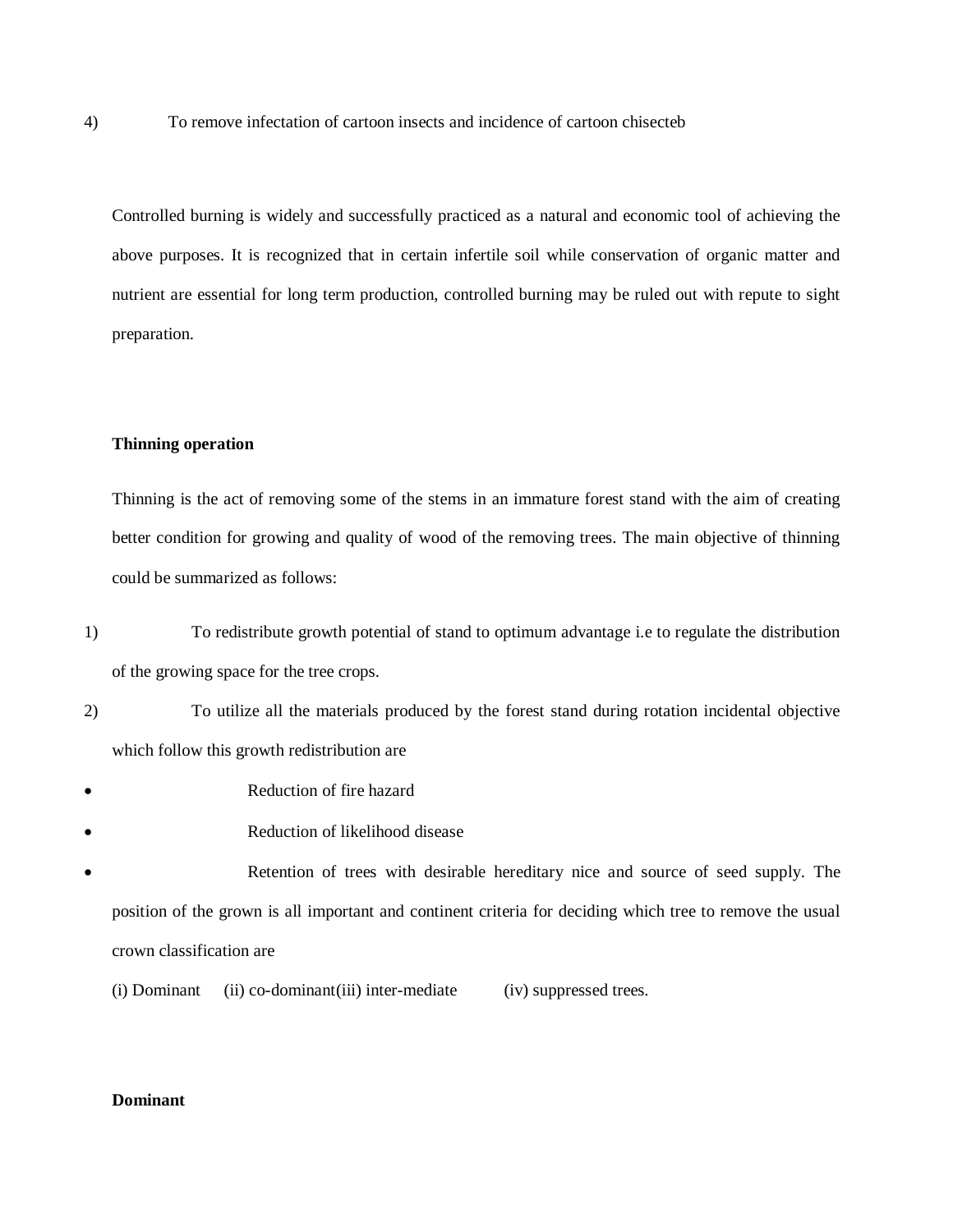These trees with crown above the general level of ground cover receiving full light from above and also from this side. They are well developed and larger than other tree.

# **Co-dominant**

These are shorter than the dominant tree but they contribute part of the general canopy. They also receive full light from above but comparative little from the side but their crown is more less crowded.

#### **Intermediate**

These tree are shorter than the dominant a co-dominant, usually they are about  $2/3^{rd}$  of the dominant tree. Most of trees in these categories are top tree and receive light from above but very little from the sides. They have crown crowded at the side

# **Suppressed**

Trees in this class have their height half of the dominant trees crown are usually entering below the canopy of the general level. They receive no direct light either from above or from the sides they rely on sun necks.

On the basis of these classification: thinning methods have been described which are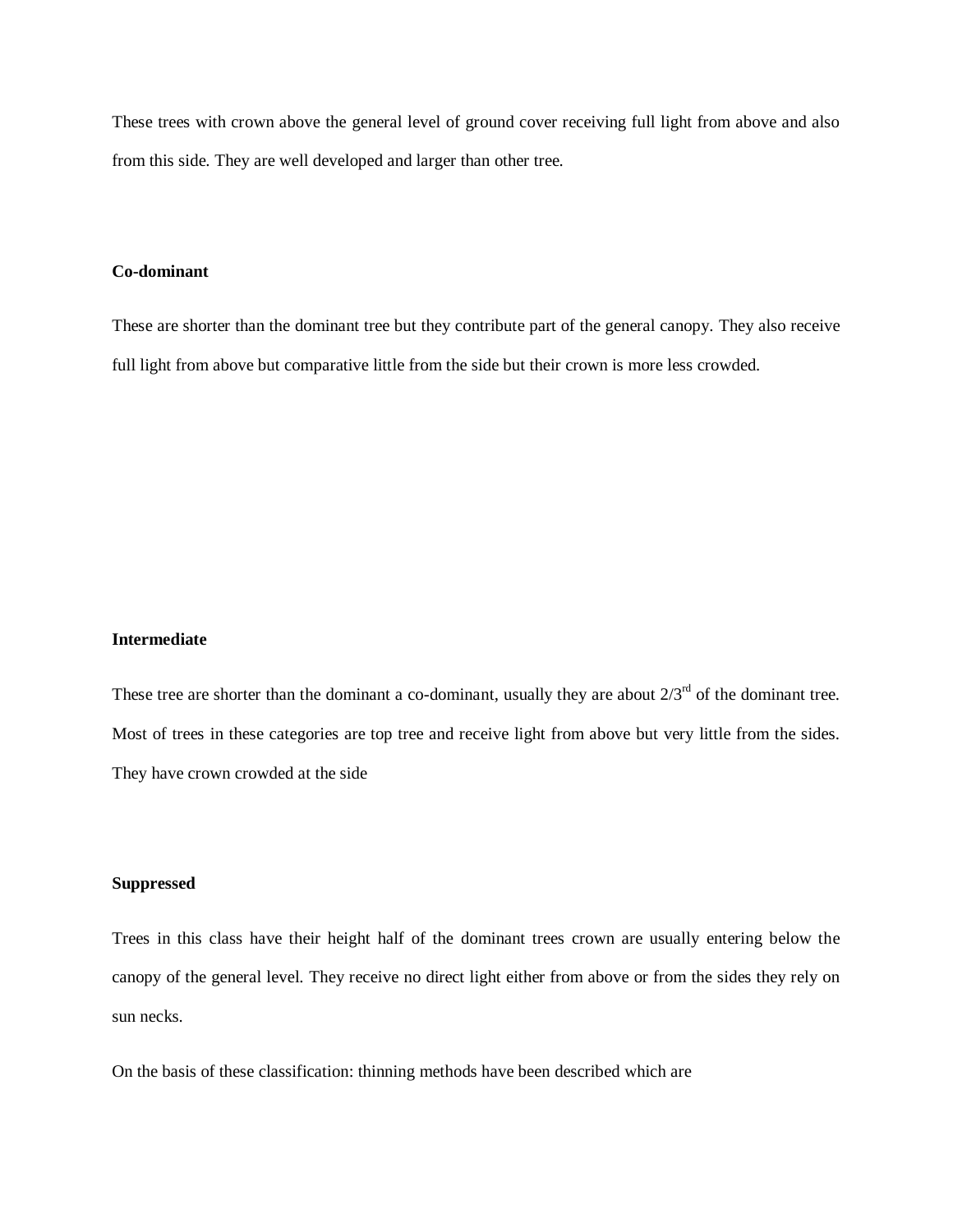Low thinning – crown thinning and selective thinning.

# **Low thinning**

Trees removed are chosen mainly from the crown classes, again there are 5 different grades are recognition which are

Grade A - very light

# Dead and dying trees

|         | Grade B -   | light, diseased, dead, dying and some suppressed trees                             |
|---------|-------------|------------------------------------------------------------------------------------|
|         | Grade $C$ - | moderate, trees removed are over top trees for grade B                             |
|         | Grade $D -$ | heavy thinning, trees removed are very top trees for grade B                       |
|         | Grade E -   | very heavy thinning, trees removed are the whole stock is reduced to $2/3^{rd}$ of |
| grade D |             |                                                                                    |

from these table above, except for grade D and E, low thinning is essentially sanitary in nature characterized by slight reduction in root competition, it is also not very economical since there is hardly market for the dead trees, it is however simple and wisely related to the natural course of stand development.

# **Crown thinning**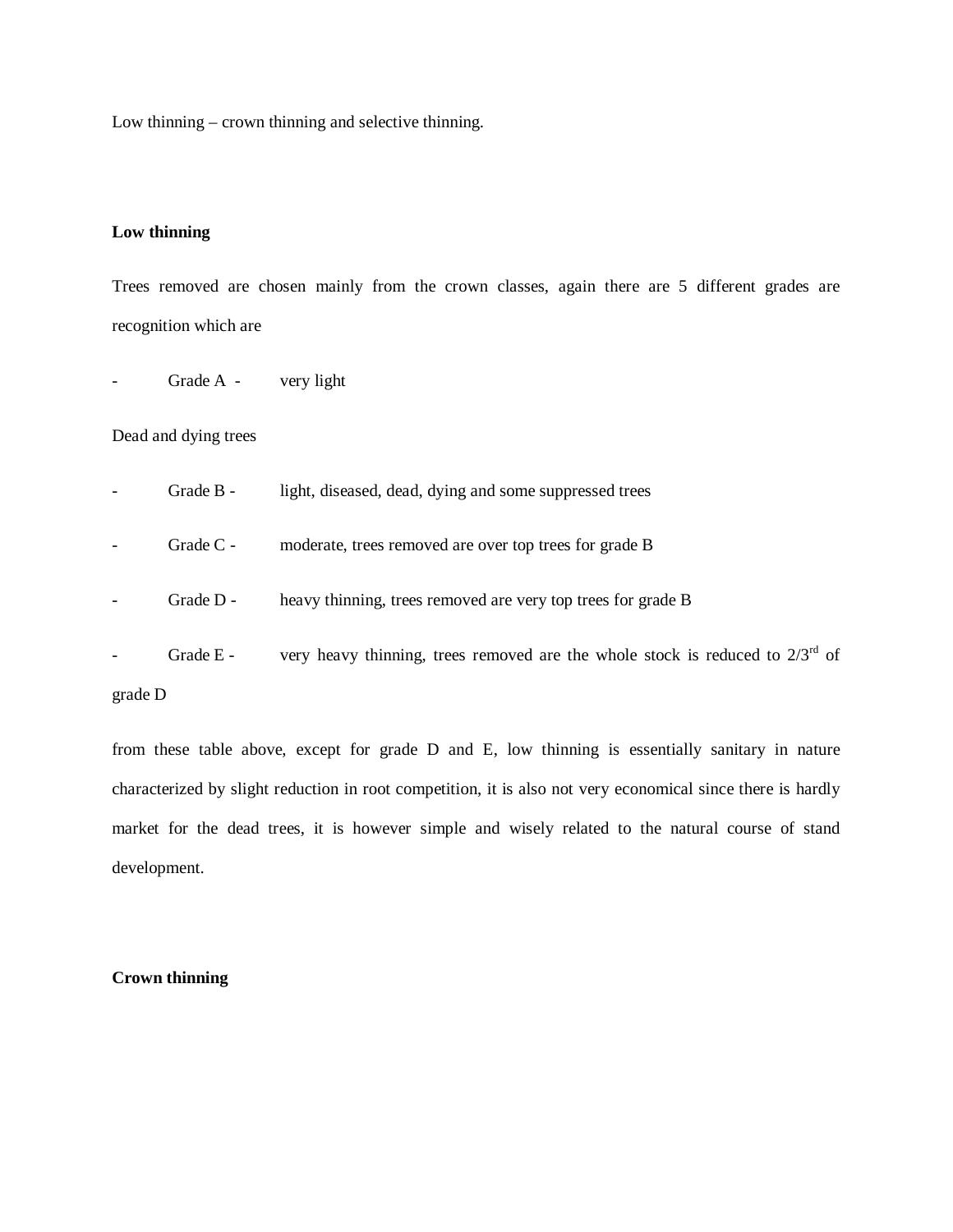This is always refers to as thinning from above it is also called high or thinning in the dominant, it involve removed of tree from the upper canopy so as to stimulate with development of the promising tree in the same size classes.

Most of the tree removed are as from the co-dominant which generally from the moon canopy, however, intermediate trees interfering and potential crop trees may also be removed. Crown thinning is likely to decelerate the dying of lower branches of trees it is more textiles and that demand greater sills on the part of the forester. The first approach is to removed poorly from dominant and wolf trees, the subsequent operation will now depend on the choice of final tree crops with good crown which can respond to rapid selective

#### **Selective thinning**

This is useful where for example pulp and paper is the object of management and where the market for the thinning is restricted to a certain minimum sizes, it gives quick economic returns, it however, retail the period of growth to a certain diameter class.

# **The effect of thinning on tree growth and wood quality**

Thinning reduces the original stocking and create more space for the residual trees. Certain of the bole that were further to not able to form branches because of low light intensity with corresponding low light compensation point will now be exposed to sufficient sun light such that lateral bole and branches will develop consequently, thinning leads to a crown ward movement of the crown, the distance will of course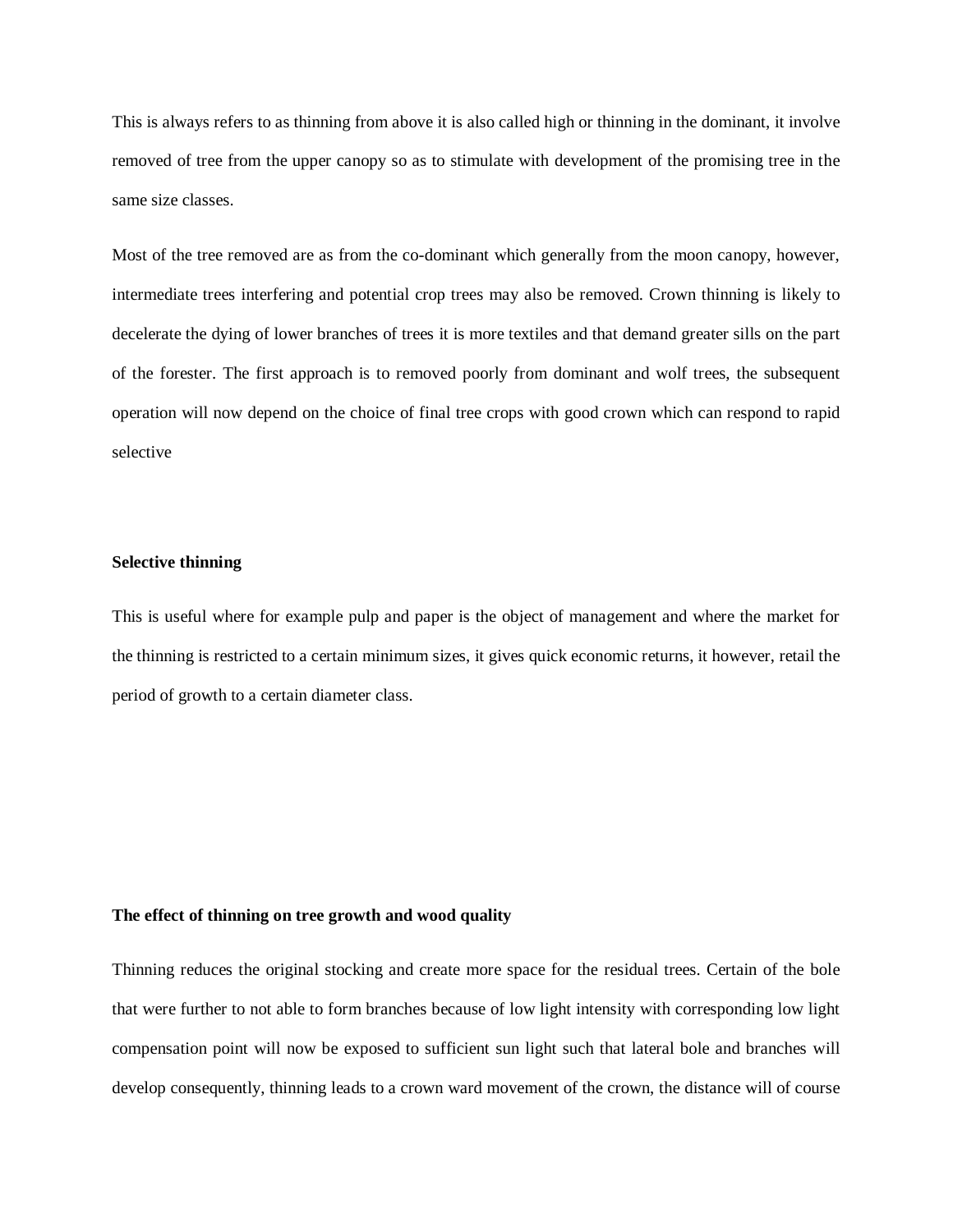depend or the intensity of thinning where the thing is light, they will be slight effect or diameter growth and wood quality it is here seen recorded that there is a two relationship between intensity of thinning and ring width, the greater the intensity of thinning, the less the proportion of early wood formation. A forester must choose the appropriate thinning intensity to ensure that it doesn't result into creation of to more space for the residual trees; This is because excessive space for residual trees result into tapering which reduces the wood quality. Slight or moderate thinning in the other side decrease branching and axial variability. The effect of thinning a individual tree varied with crown classes and age trees in a suppressed crown class are very sensitive to thinning. Trees in the dominant crown class are least sensitive to thinning while those in the intermediate crown class are more sensitive than the dominant and less sensitive than the suppressed.

#### **Pruning**

Pruning is the removal of light and dead branches along the lower bole of a standing tree to improve wood quality in plantation where the rotation age is shorter and the aim is to produce, knot tree timber, pruning is usually employed. There are two types of pruning which are self or natural pruning.

This is done by patiently waiting for the physical or biological agent in an event to eliminate lower branches, generally it involves the killing and sheding of branches followed by healing of the wounds, usually it proceeds from the ground upward and yield more veer wood until virtually all the branches has been walled in.

The rate of healing of this lower branches is determined by the initial density of the forest stand and vigor of the tree consequently, closer spacing is advocated where natural pruning is to be employed. Generally natural pruning is low and can hardly be satisfactory in modern plantation.